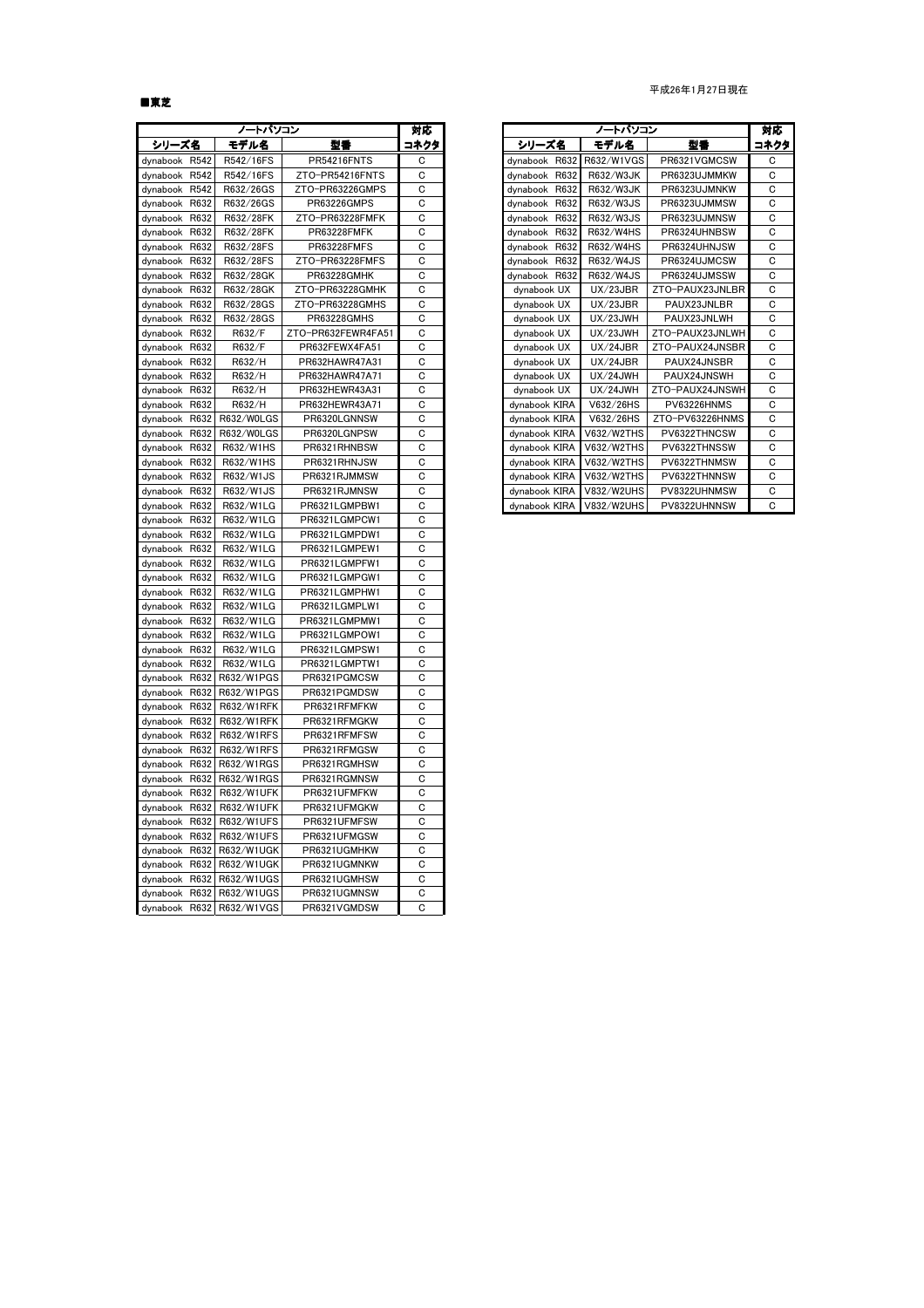#### ■Acer

|                          | ノートパソコン          |                              | 对応     |            | ノートパソコン          |                    | 対局  |
|--------------------------|------------------|------------------------------|--------|------------|------------------|--------------------|-----|
| シリーズ名                    | モデル名             | 陸華                           | コネクタ   | シリーズ名      | <u>モデル名</u>      | 型書                 | コネク |
| Aspire one               | A0531h           | A0531h-MCK11                 | Е      | Aspire one | A0P531h          | ZEI-AOP531HHD11DOM | Ε   |
| Aspire one               | A0531h           | AO531h-MCB11                 | Ε      | Aspire one | AOP531h          | ZEI-AOP531HSS11DOM | Ε   |
| Aspire one               | A0751            | AO751-Bk23                   | E      | Aspire one | AOP531h          | ZEI-AOP531HSS11    | Ε   |
| Aspire one               | A0751            | AO751-Bk23F                  | E      | Aspire one | AOP531h          | AOP531h-SS11       | E   |
| Aspire one               | A0751            | AO751-Bk26                   | E      | Aspire one | AOP531h          | AOP531h-SS11DOM    | E   |
| Aspire one               | A0751            | AO751-Bk26F                  | E      | Aspire one | AOP531h          | AOP531h-HD11       | Ε   |
| Aspire one               | A0751            | AO751-Bw23                   | E      | Aspire one | AOP531h          | AOP531h-HD11DOM    | Ε   |
| Aspire one               | A0751            | AO751-Bw23F                  | Ε      | Aspire one | D150             | AOD150-Bb73        | E   |
| Aspire one               | A0751            | A0751-Bw26                   | Ε      | Aspire one | D150             | AOD150-Bbdom       | Ε   |
| Aspire one               | A0751            | A0751-Bw26F                  | E      | Aspire one | D150             | AOD150-Bk73        | Ε   |
| Aspire one               | A0751            | ZEI-AO751BK23                | E      | Aspire one | D150             | AOD150-Bkdom       | Ε   |
| Aspire one               | A0751            | ZEI-AO751BK23F               | E      | Aspire one | D150             | AOD150-Br73        | E   |
| Aspire one               | A0751            | ZEI-AO751BK26                | E      | Aspire one | D150             | AOD150-Brdom       | Ε   |
| Aspire one               | A0751            | ZEI-AO751BK26F               | E      | Aspire one | D150             | AOD150-Bw73        | Ε   |
| Aspire one               | A0751            | ZEI-AO751BW23                | Ε      | Aspire one | D150             | AOD150-Bwdom       | Ε   |
| Aspire one               | A0751            | ZEI-AO751BW23F               | Ε      | Aspire one | D150             | ZEI-AOD150BB73     | E   |
| Aspire one               | A0751            | ZEI-AO751BW26                | Ε      | Aspire one | D150             | ZEI-AOD150BBDOM    | Ε   |
| Aspire one               | A0751            | ZEI-AO751BW26F               | Ē      | Aspire one | D150             | ZEI-AOD150BK73     | Ε   |
| Aspire one               | A0752            | AO752-H22C/K                 | E      | Aspire one | D150             | ZEI-AOD150BKDOM    | Ε   |
| Aspire one               | AO752            | A0752-H22C/W                 | Ε      | Aspire one | D <sub>150</sub> | ZEI-AOD150BR73     | Е   |
| Aspire one               | AOA150           | AOA150-Bb                    | E      | Aspire one | D150             | ZEI-AOD150BRDOM    | Ε   |
| Aspire one               | AOA150           | AOA150-Bw                    | E      | Aspire one | D150             | ZEI-AOD150BW73     | Ε   |
| Aspire one               | AOA150           | ZEI-AOA150BB                 | Έ      | Aspire one | D <sub>150</sub> | ZEI-AOD150BWDOM    | Έ   |
| Aspire one               | AOA150           | ZEI-AOA150BW                 | E      |            |                  |                    |     |
| Aspire one               | AOA150           | AOA150-Bb1                   | E      |            |                  |                    |     |
| Aspire one               | AOA150           | AOA150-Bk1                   | E      |            |                  |                    |     |
| Aspire one               | AOA150           | AOA150-Bw1                   | E      |            |                  |                    |     |
| Aspire one               | AOA150           | ZEI-AOA150BB1                | E      |            |                  |                    |     |
| Aspire one               | AOA150           | ZEI-AOA150BK1                | Ε      |            |                  |                    |     |
| Aspire one               | AOA150           | ZEI-AOA150BW1                | E      |            |                  |                    |     |
| Aspire one               | AOA150           | AOA150-Bbdom                 | E      |            |                  |                    |     |
| Aspire one               | AOA150<br>AOA150 | AOA150-Bcdom<br>AOA150-Bkdom | E      |            |                  |                    |     |
| Aspire one               | AOA150           | AOA150-Bpdom                 | E<br>E |            |                  |                    |     |
| Aspire one<br>Aspire one | AOA150           | AOA150-Bwdom                 | Ε      |            |                  |                    |     |
| Aspire one               | AOA150           | AOA150-Bc1                   | E      |            |                  |                    |     |
| Aspire one               | AOA150           | AOA150-Bp1                   | Ε      |            |                  |                    |     |
| Aspire one               | AOD250           | AOD250-Bp83                  | E      |            |                  |                    |     |
| Aspire one               | AOD250           | ZEI-AOD250BP83               | E      |            |                  |                    |     |
| Aspire one               | AOD250           | AOD250-Bw83                  | E      |            |                  |                    |     |
| Aspire one               | AOD250           | AOD250-Bb83                  | Ε      |            |                  |                    |     |
| Aspire one               | AOD250           | AOD250-Bk83                  | E      |            |                  |                    |     |
| Aspire one               | AOD250           | AOD250-Br83                  | Ε      |            |                  |                    |     |
| Aspire one               | AOD250           | AOD250-Bw83F                 | E      |            |                  |                    |     |
| Aspire one               | AOD250           | AOD250-Bb83F                 | E      |            |                  |                    |     |
| Aspire one               | AOD250           | AOD250-Bk83F                 | E      |            |                  |                    |     |
| Aspire one               | AOD250           | AOD250-Br83F                 | E      |            |                  |                    |     |
| Aspire one               | AOD250           | ZEI-AOD250BB83               | Ε      |            |                  |                    |     |
| Aspire one               | AOD250           | ZEI-AOD250BB83F              | Ε      |            |                  |                    |     |
| Aspire one               | AOD250           | ZEI-AOD250BK83               | Ε      |            |                  |                    |     |
| Aspire one               | AOD250           | ZEI-AOD250BK83F              | E      |            |                  |                    |     |
| Aspire one               | AOD250           | ZEI-AOD250BR83               | E      |            |                  |                    |     |
| Aspire one               | AOD250           | ZEI-AOD250BR83F              | Ε      |            |                  |                    |     |
| Aspire one               | AOD250           | ZEI-AOD250BW83               | Ε      |            |                  |                    |     |
| Aspire one               | AOD250           | ZEI-AOD250BW83F              | E      |            |                  |                    |     |
| Aspire one               | AOD250           | AOD250-Bb18                  | E      |            |                  |                    |     |
| Aspire one               | AOD250           | AOD250-Bk18                  | E      |            |                  |                    |     |
| Aspire one               | AOD250           | AOD250-Br18                  | E      |            |                  |                    |     |
| Aspire one               | AOD250           | AOD250-Bw18                  | Ē      |            |                  |                    |     |
| Aspire one               | AOD250           | ZEI-AOD250BB18               | E      |            |                  |                    |     |
| Aspire one               | AOD250           | ZEI-AOD250BK18               | E      |            |                  |                    |     |
| Aspire one               | AOD250           | ZEI-AOD250BR18               | E<br>E |            |                  |                    |     |
| Aspire one               | AOD250           | ZEI-AOD250BW18               |        |            |                  |                    |     |
| Aspire one               | AOP531h          | ZEI-AOP531HHD11              | E      |            |                  |                    |     |

|            | ノートパソコン |                | 対応   |            | ノートパソコン          |                    | 対応    |
|------------|---------|----------------|------|------------|------------------|--------------------|-------|
| シリーズ名      | モデル名    | 型書             | コネクタ | シリーズ名      | モデル名             | 정동                 | コネクター |
| Aspire one | A0531h  | A0531h-MCK11   | Е    | Aspire one | AOP531h          | ZEI-AOP531HHD11DOM |       |
| Aspire one | A0531h  | A0531h-MCB11   | E    | Aspire one | AOP531h          | ZEI-AOP531HSS11DOM |       |
| Aspire one | AO751   | AO751-Bk23     | F    | Aspire one | AOP531h          | ZEI-AOP531HSS11    |       |
| Aspire one | A0751   | AO751-Bk23F    | E    | Aspire one | AOP531h          | AOP531h-SS11       |       |
| Aspire one | A0751   | AO751-Bk26     | E    | Aspire one | AOP531h          | AOP531h-SS11DOM    |       |
| Aspire one | AO751   | AO751-Bk26F    | E    | Aspire one | AOP531h          | AOP531h-HD11       | E     |
| Aspire one | AO751   | AO751-Bw23     | E    | Aspire one | AOP531h          | AOP531h-HD11DOM    |       |
| Aspire one | A0751   | AO751-Bw23F    | E    | Aspire one | D <sub>150</sub> | AOD150-Bb73        | E     |
| Aspire one | AO751   | AO751-Bw26     | E    | Aspire one | D <sub>150</sub> | AOD150-Bbdom       |       |
| Aspire one | AO751   | AO751-Bw26F    | E    | Aspire one | D <sub>150</sub> | AOD150-Bk73        | E     |
| Aspire one | AO751   | ZEI-AO751BK23  | E    | Aspire one | D <sub>150</sub> | AOD150-Bkdom       |       |
| Aspire one | AO751   | ZEI-A0751BK23F | E    | Aspire one | D <sub>150</sub> | AOD150-Br73        | E     |
| Aspire one | A0751   | ZEI-AO751BK26  | E    | Aspire one | D <sub>150</sub> | AOD150-Brdom       |       |
| Aspire one | A0751   | ZEI-AO751BK26F | E    | Aspire one | D <sub>150</sub> | AOD150-Bw73        | E     |
| Aspire one | A0751   | ZEI-AO751BW23  | E    | Aspire one | D <sub>150</sub> | AOD150-Bwdom       | E     |
| Aspire one | A0751   | ZEI-AO751BW23F | E    | Aspire one | D <sub>150</sub> | ZEI-AOD150BB73     | E     |
| Aspire one | A0751   | ZEI-AO751BW26  | E    | Aspire one | D <sub>150</sub> | ZEI-AOD150BBDOM    | E     |
| Aspire one | A0751   | ZEI-AO751BW26F | E    | Aspire one | D <sub>150</sub> | ZEI-AOD150BK73     | E     |
| Aspire one | AO752   | AO752-H22C/K   | E    | Aspire one | D <sub>150</sub> | ZEI-AOD150BKDOM    |       |
| Aspire one | AO752   | AO752-H22C/W   | E    | Aspire one | D <sub>150</sub> | ZEI-AOD150BR73     | E     |
| Aspire one | AOA150  | AOA150-Bb      | E    | Aspire one | D <sub>150</sub> | ZEI-AOD150BRDOM    |       |
| Aspire one | AOA150  | AOA150-Bw      | E    | Aspire one | D <sub>150</sub> | ZEI-AOD150BW73     |       |
| Aspire one | AOA150  | ZEI-AOA150BB   | E    | Aspire one | D <sub>150</sub> | ZEI-AOD150BWDOM    | E     |
|            |         |                |      |            |                  |                    |       |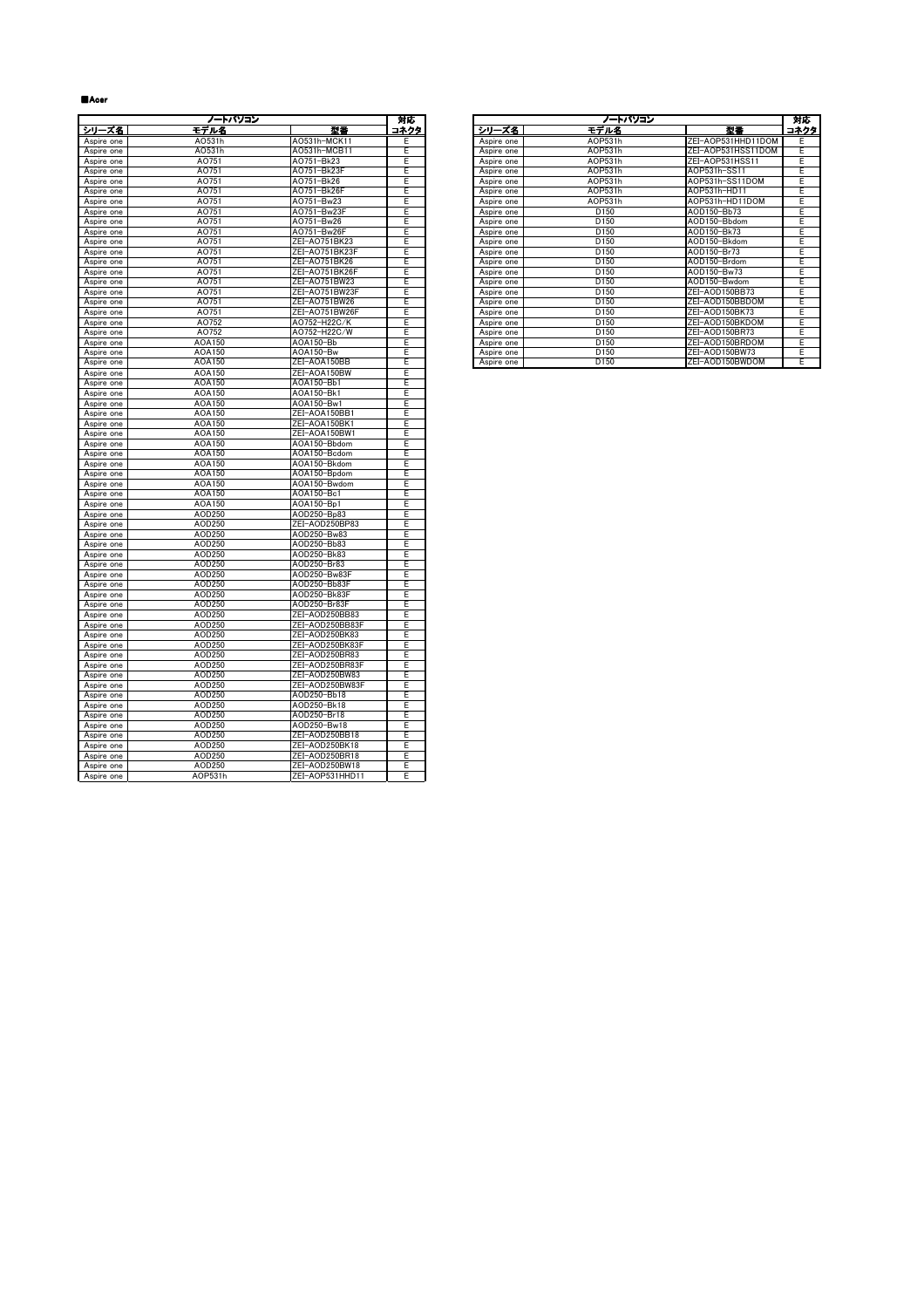■NEC

|             | ノートパソコン           |                 | 対応          |             | ノートパソコン |             |                 | 対대  |
|-------------|-------------------|-----------------|-------------|-------------|---------|-------------|-----------------|-----|
| シリーズ名       | モデル名              | 型番              | コネクタ        | シリーズ名       |         | モデル名        | 型番              | コネク |
| VersaPro    | VJ13M/BB-B        | PC-VJ13MBBCB    | c           | LaVie M     |         | LM550/ES3EW | PC-LM550ES3EW   | C   |
| VersaPro    | VJ13M/BB-B        | PC-VJ13MBBHB    | c           | LaVie M     |         | LM550/ES6B  | PC-LM550ES6B    | C   |
| VersaPro    | VJ13M/BB-B        | PC-VJ13MBBCZCLB | C           | LaVie M     |         | LM550/ES6R  | PC-LM550ES6R    | С   |
| VersaPro    | VJ13M/BB-W        | PC-VJ13MBBCW    | С           | LaVie M     |         | LM550/ES6W  | PC-LM550ES6W    | C   |
| LaVie Light | BL350/CW6B        | PC-BL350CW6B    | C           | LaVie M     |         | LM570/DS    | PC-LM570DS      | С   |
| LaVie Light | <b>BL350/CW6R</b> | PC-BL350CW6R    | C           | LaVie M     |         | LM570/ES    | PC-LM570ES      | С   |
| LaVie Light | <b>BL350/CW6W</b> | PC-BL350CW6W    | C           | LaVie M     |         | LM750/DS6B  | PC-LM750DS6B    | С   |
| LaVie Light | <b>BL350/DW6B</b> | PC-BL350DW6B    | C           | LaVie M     |         | LM750/DS6R  | PC-LM750DS6R    | С   |
| LaVie Light | BL350/DW6R        | PC-BL350DW6R    | C           | LaVie M     |         | LM750/DS6W  | PC-LM750DS6W    | С   |
| LaVie Light | <b>BL350/DW6W</b> | PC-BL350DW6W    | C           | LaVie M     |         | LM750/ES6B  | PC-LM750ES6B    | С   |
| LaVie Light | <b>BL350/EW6B</b> | PC-BL350EW6B    | С           | LaVie M     |         | LM750/ES6R  | PC-LM750ES6R    | С   |
| LaVie Light | <b>BL350/EW6R</b> | PC-BL350EW6R    | C           | LaVie M     |         | LM750/ES6W  | PC-LM750ES6W    | С   |
| LaVie Light | BL350/EW6W        | PC-BL350EW6W    | C           | LaVie M     |         | LM758/DV01B | PC-LM758DV01B   | С   |
| LaVie Light | BL350/FS6B        | PC-BL350FS6B    | C           | LaVie M     |         | LM758/DV01R | PC-LM758DV01R   | С   |
| LaVie Light | <b>BL350/FS6R</b> | PC-BL350FS6R    | С           | LaVie M     |         | LM758/DV01W | PC-LM758DV01W   | С   |
| LaVie Light | <b>BL350/FS6W</b> | PC-BL350FS6W    | C           | LaVie Touch |         | LT550/FS    | PC-LT550FS      | C   |
| LaVie Light | BL350/FW6B        | PC-BL350FW6B    | С           | VersaPro    |         | VJ10E/BB-B  | PC-VJ10EBBCB    | C   |
| LaVie Light | <b>BL350/FW6R</b> | PC-BL350FW6R    | C           | VersaPro    |         | VJ10E/BB-B  | PC-VJ10EBBHB    | C   |
| LaVie Light | <b>BL350/FW6W</b> | PC-BL350FW6W    | С           | VersaPro    |         | VJ13L/BB-B  | PC-VJ13LBBCB    | C   |
| LaVie Light | BL550/CS6B        | PC-BL550CS6B    | С           | VersaPro    |         | VJ13L/BB-B  | PC-VJ13LBBHB    | C   |
| LaVie Light | <b>BL550/CS6R</b> | PC-BL550CS6R    | C           | VersaPro    |         | VJ15E/ZS-G  | PC-VJ15EZSEG    | C   |
| LaVie Light | <b>BL550/CS6W</b> | PC-BL550CS6W    | C           | VersaPro    |         | VJ15E/ZS-G  | PC-VJ15EZSNG    | C   |
| LaVie Light | <b>BL550/DS6B</b> | PC-BL550DS6B    | С           | VersaPro    |         | VK10E/BB-B  | PC-VK10EBBCB    | С   |
| LaVie Light | BL550/DS6R        | PC-BL550DS6R    | C           | VersaPro    |         | VK10E/BB-B  | PC-VK10EBBHB    | С   |
| LaVie Light | <b>BL550/DS6W</b> | PC-BL550DS6W    | С           | VersaPro    |         | VK13L/BB-B  | PC-VK13LBBCB    | С   |
| LaVie G     | GL132A/6N         | PC-GL132A6AN    | C           | VersaPro    |         | VK13L/BB-B  | PC-VK13LBBHB    | C   |
| LaVie G     | GL132A/6N         | PC-GL132A6GN    | С           | VersaPro    |         | VK13L/BB-B  | PC-VK13LBBCHALB | С   |
| LaVie G     | GL132A/6R         | PC-GL132A6AR    | С           | VersaPro    |         | VK13M/BB-B  | PC-VK13MBBCB    | С   |
| LaVie G     | GL132A/6R         | PC-GL132A6GR    | C           | VersaPro    |         | VK13M/BB-B  | PC-VK13MBBHB    | С   |
| LaVie G     | GL132B/6N         | PC-GL132B6AN    | C           | VersaPro    |         | VK13M/BB-B  | PC-VK13MBBTHCMB | С   |
| LaVie G     | GL132B/6N         | PC-GL132B6GN    | С           | VersaPro    |         | VK13M/BB-B  | PC-VK13MBBCHCSB | С   |
| LaVie G     | GL132B/6R         | PC-GL132B6AR    | C           | VersaPro    |         | VK13M/BB-B  | PC-VK13MBBTHCSB | С   |
| LaVie G     | GL132B/6R         | PC-GL132B6GR    | C           | VersaPro    |         | VK13M/BB-W  | PC-VK13MBBCW    | С   |
| LaVie G     | GL132C/6N         | PC-GL132C6AN    | C           | VersaPro    |         | VK15E/ZS-G  | PC-VK15EZSEG    | C   |
| LaVie G     | GL132C/6N         | PC-GL132C6GN    | C           | VersaPro    |         | VK15E/ZS-G  | PC-VK15EZSNG    | C   |
| LaVie G     | GL132C/6R         | PC-GL132C6AR    | С           |             |         |             |                 |     |
| LaVie G     | GL132C/6R         | PC-GL132C6GR    | C           |             |         |             |                 |     |
| LaVie G     | GL136A/6N         | PC-GL136A6AN    | C           |             |         |             |                 |     |
| LaVie G     | GL136A/6N         | PC-GL136A6GN    | С           |             |         |             |                 |     |
| LaVie G     | GL136A/6R         | PC-GL136A6AR    | С           |             |         |             |                 |     |
| LaVie G     | GL136A/6R         | PC-GL136A6GR    | $\mathbf C$ |             |         |             |                 |     |
| LaVie G     | GL136B/6N         | PC-GL136B6AN    | C           |             |         |             |                 |     |
| LaVie G     | GL136B/6N         | PC-GL136B6GN    | С           |             |         |             |                 |     |
| LaVie G     | GL136B/6R         | PC-GL136B6AR    | С           |             |         |             |                 |     |
| LaVie G     | GL136B/6R         | PC-GL136B6GR    | С           |             |         |             |                 |     |
| LaVie G     | GL136C/6N         | PC-GL136C6AN    | С           |             |         |             |                 |     |
| LaVie G     | GL136C/6N         | PC-GL136C6GN    | С           |             |         |             |                 |     |
| LaVie G     | GL136C/6R         | PC-GL136C6AR    | С           |             |         |             |                 |     |
| LaVie G     | GL136C/6R         | PC-GL136C6GR    | С           |             |         |             |                 |     |
| LaVie M     | LM550/DS6B        | PC-LM550DS6B    | С           |             |         |             |                 |     |
| LaVie M     | LM550/DS6R        | PC-LM550DS6R    | С           |             |         |             |                 |     |
| LaVie M     | LM550/DS6W        | PC-LM550DS6W    | С           |             |         |             |                 |     |
| LaVie M     | LM550/ES3EB       | PC-LM550ES3EB   | C           |             |         |             |                 |     |
| LaVie M     | LM550/ES3ER       | PC-LM550ES3ER   | С           |             |         |             |                 |     |

|             | ノートパソコン           |                 | 対応   |             | ノートパソコン     |                 | 対応          |
|-------------|-------------------|-----------------|------|-------------|-------------|-----------------|-------------|
| シリーズ名       | モデル名              | 型番              | コネクタ | シリーズ名       | モデル名        | 型番              | コネクタ        |
| VersaPro    | VJ13M/BB-B        | PC-VJ13MBBCB    | c    | LaVie M     | LM550/ES3EW | PC-LM550ES3EW   | C           |
| VersaPro    | VJ13M/BB-B        | PC-VJ13MBBHB    | c    | LaVie M     | LM550/ES6B  | PC-LM550ES6B    | С           |
| VersaPro    | VJ13M/BB-B        | PC-VJ13MBBCZCLB | C    | LaVie M     | LM550/ES6R  | PC-LM550ES6R    | C           |
| VersaPro    | VJ13M/BB-W        | PC-VJ13MBBCW    | C    | LaVie M     | LM550/ES6W  | PC-LM550ES6W    | C           |
| LaVie Light | <b>BL350/CW6B</b> | PC-BL350CW6B    | С    | LaVie M     | LM570/DS    | PC-LM570DS      | C           |
| LaVie Light | <b>BL350/CW6R</b> | PC-BL350CW6R    | С    | LaVie M     | LM570/ES    | PC-LM570ES      | C           |
| LaVie Light | <b>BL350/CW6W</b> | PC-BL350CW6W    | С    | LaVie M     | LM750/DS6B  | PC-LM750DS6B    | C           |
| LaVie Light | <b>BL350/DW6B</b> | PC-BL350DW6B    | С    | LaVie M     | LM750/DS6R  | PC-LM750DS6R    | C           |
| LaVie Light | <b>BL350/DW6R</b> | PC-BL350DW6R    | C    | LaVie M     | LM750/DS6W  | PC-LM750DS6W    | C           |
| LaVie Light | <b>BL350/DW6W</b> | PC-BL350DW6W    | С    | LaVie M     | LM750/ES6B  | PC-LM750ES6B    | C           |
| LaVie Light | <b>BL350/EW6B</b> | PC-BL350EW6B    | C    | LaVie M     | LM750/ES6R  | PC-LM750ES6R    | C           |
| LaVie Light | BL350/EW6R        | PC-BL350EW6R    | C    | LaVie M     | LM750/ES6W  | PC-LM750ES6W    | C           |
| LaVie Light | <b>BL350/EW6W</b> | PC-BL350EW6W    | C    | LaVie M     | LM758/DV01B | PC-LM758DV01B   | $\mathbf C$ |
| LaVie Light | <b>BL350/FS6B</b> | PC-BL350FS6B    | C    | LaVie M     | LM758/DV01R | PC-LM758DV01R   | C           |
| LaVie Light | <b>BL350/FS6R</b> | PC-BL350FS6R    | C    | LaVie M     | LM758/DV01W | PC-LM758DV01W   | C           |
| LaVie Light | <b>BL350/FS6W</b> | PC-BL350FS6W    | C    | LaVie Touch | LT550/FS    | PC-LT550FS      | C           |
| LaVie Light | <b>BL350/FW6B</b> | PC-BL350FW6B    | C    | VersaPro    | VJ10E/BB-B  | PC-VJ10EBBCB    | C           |
| LaVie Light | <b>BL350/FW6R</b> | PC-BL350FW6R    | C    | VersaPro    | VJ10E/BB-B  | PC-VJ10EBBHB    | C           |
| LaVie Light | <b>BL350/FW6W</b> | PC-BL350FW6W    | C    | VersaPro    | VJ13L/BB-B  | PC-VJ13LBBCB    | C           |
| LaVie Light | <b>BL550/CS6B</b> | PC-BL550CS6B    | C    | VersaPro    | VJ13L/BB-B  | PC-VJ13LBBHB    | C           |
| LaVie Light | <b>BL550/CS6R</b> | PC-BL550CS6R    | C    | VersaPro    | VJ15E/ZS-G  | PC-VJ15EZSEG    | C           |
| LaVie Light | <b>BL550/CS6W</b> | PC-BL550CS6W    | C    | VersaPro    | VJ15E/ZS-G  | PC-VJ15EZSNG    | C           |
| LaVie Light | <b>BL550/DS6B</b> | PC-BL550DS6B    | C    | VersaPro    | VK10E/BB-B  | PC-VK10EBBCB    | C           |
| LaVie Light | <b>BL550/DS6R</b> | PC-BL550DS6R    | C    | VersaPro    | VK10E/BB-B  | PC-VK10EBBHB    | C           |
| LaVie Light | <b>BL550/DS6W</b> | PC-BL550DS6W    | C    | VersaPro    | VK13L/BB-B  | PC-VK13LBBCB    | $\mathbf C$ |
| LaVie G     | GL132A/6N         | PC-GL132A6AN    | C    | VersaPro    | VK13L/BB-B  | PC-VK13LBBHB    | C           |
| LaVie G     | GL132A/6N         | PC-GL132A6GN    | C    | VersaPro    | VK13L/BB-B  | PC-VK13LBBCHALB | C           |
| LaVie G     | GL132A/6R         | PC-GL132A6AR    | C    | VersaPro    | VK13M/BB-B  | PC-VK13MBBCB    | $\mathbf C$ |
| LaVie G     | GL132A/6R         | PC-GL132A6GR    | C    | VersaPro    | VK13M/BB-B  | PC-VK13MBBHB    | C           |
| LaVie G     | GL132B/6N         | PC-GL132B6AN    | C    | VersaPro    | VK13M/BB-B  | PC-VK13MBBTHCMB | $\mathbf C$ |
| LaVie G     | GL132B/6N         | PC-GL132B6GN    | C    | VersaPro    | VK13M/BB-B  | PC-VK13MBBCHCSB | C           |
| LaVie G     | GL132B/6R         | PC-GL132B6AR    | C    | VersaPro    | VK13M/BB-B  | PC-VK13MBBTHCSB | C           |
| LaVie G     | GL132B/6R         | PC-GL132B6GR    | C    | VersaPro    | VK13M/BB-W  | PC-VK13MBBCW    | C           |
| LaVie G     | GL132C/6N         | PC-GL132C6AN    | C    | VersaPro    | VK15E/ZS-G  | PC-VK15EZSEG    | C           |
| LaVie G     | GL132C/6N         | PC-GL132C6GN    | C    | VersaPro    | VK15E/ZS-G  | PC-VK15EZSNG    | $\mathbf C$ |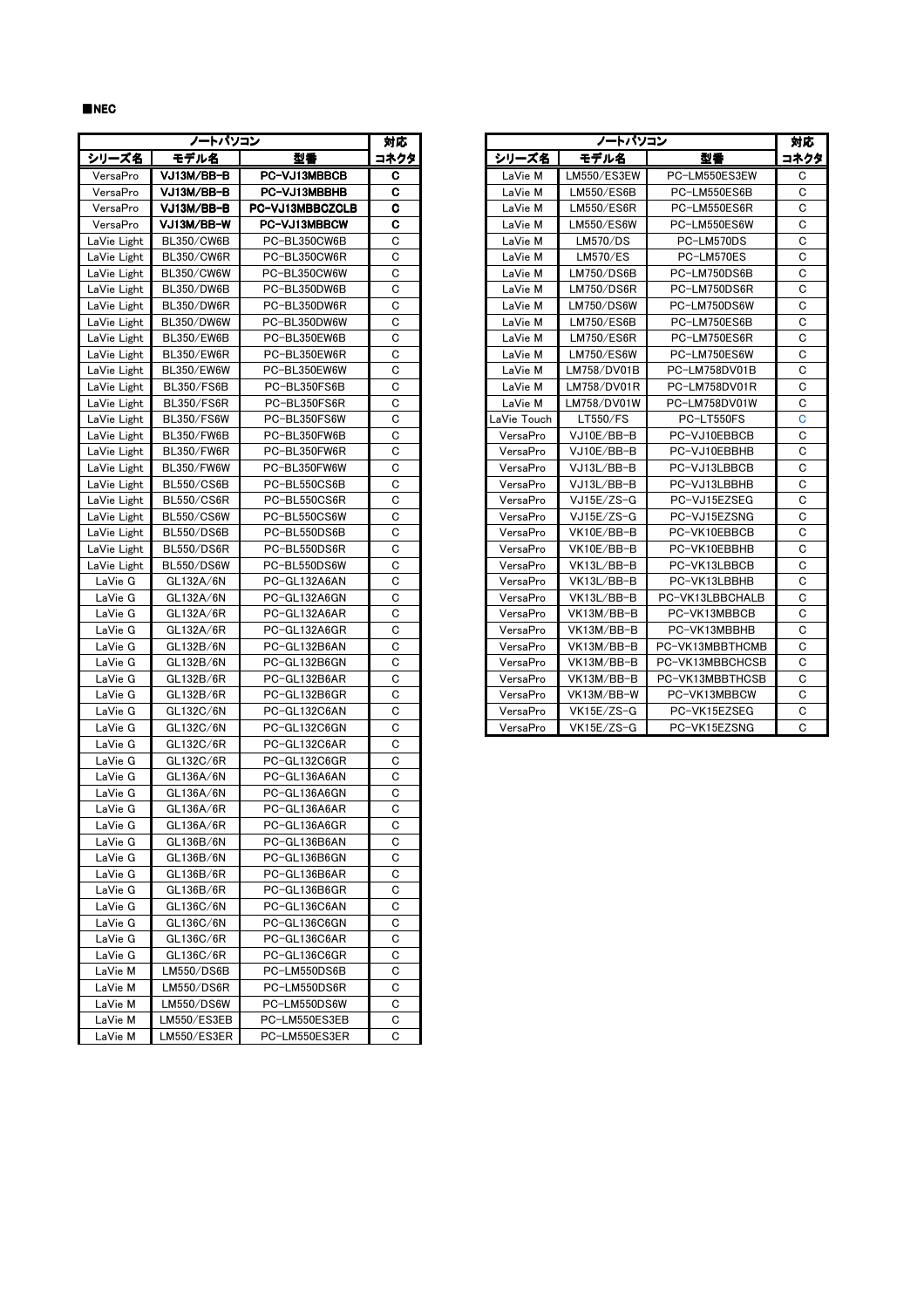## ■富士通

|       | ノートバソコン                  |                   | 対応     |                 | ノートバソコン                |                   | 쳐다  |
|-------|--------------------------|-------------------|--------|-----------------|------------------------|-------------------|-----|
| シリーズ名 | モデル名                     | 型番                | コネクタ   | シリーズ名           | モデル名                   | 型番                | コネク |
|       | LIFEBOOK   FMV-645MC6C/W | <b>FMV6MCGTL2</b> | A      |                 | LIFEBOOK   FMV-665MC2  | <b>FMV2MCLL6</b>  | A   |
|       | LIFEBOOK FMV-645MC6C/W   | FMV6MCGTL5        | Α      |                 | LIFEBOOK   FMV-665MC2  | <b>FMV2MCLL7</b>  | A   |
|       | LIFEBOOK IFMV-645MC6C/W  | <b>FMV6MCGTL6</b> | A      |                 | LIFEBOOK IFMV-665MC2   | <b>FMV2MCLM2</b>  | A   |
|       | LIFEBOOK   FMV-645MC6C/W | <b>FMV6MCGTM2</b> | A      |                 | LIFEBOOK   FMV-665MC2  | FMV2MCLM3         | A   |
|       | LIFEBOOK IFMV-645MC6C/W  | <b>FMV6MCGTM5</b> | A      |                 | LIFEBOOK IFMV-665MC2   | <b>FMV2MCLM6</b>  | A   |
|       | LIFEBOOK IFMV-645MC6C/W  | <b>FMV6MCGTM6</b> | A      |                 | LIFEBOOK   FMV-665MC2  | <b>FMV2MCLM7</b>  | A   |
|       | LIFEBOOK IFMV-645MC6C/W  | <b>FMV6MCGWL2</b> | A      |                 | LIFEBOOK IFMV-665MC2   | <b>FMV2MCLTL2</b> | A   |
|       | LIFEBOOK   FMV-645MC6C/W | <b>FMV6MCGWL5</b> | A      |                 | LIFEBOOK   FMV-665MC2  | <b>FMV2MCLTL3</b> | A   |
|       | LIFEBOOK IFMV-645MC6C/W  | <b>FMV6MCGWL6</b> | A      |                 | LIFEBOOK   FMV-665MC2  | <b>FMV2MCLTL7</b> | A   |
|       | LIFEBOOK FMV-645MC6C/W   | <b>FMV6MCGWM2</b> | A      |                 | LIFEBOOK IFMV-665MC2   | <b>FMV2MCLTM2</b> | A   |
|       | LIFEBOOK   FMV-645MC6C/W | <b>FMV6MCGWM5</b> | A      |                 | LIFEBOOK IFMV-665MC2   | <b>FMV2MCLTM3</b> | A   |
|       | LIFEBOOK   FMV-645MC6C/W | <b>FMV6MCGWM6</b> | A      |                 | LIFEBOOK   FMV-665MC2  | <b>FMV2MCLTM6</b> | A   |
|       | LIFEBOOK   FMV-645MC7C/W | <b>FMV7MCGTL2</b> | A      |                 | LIFEBOOK IFMV-665MC2   | <b>FMV2MCLTM7</b> | A   |
|       | LIFEBOOK   FMV-645MC7C/W | <b>FMV7MCGTL5</b> | A      |                 | LIFEBOOK   FMV-665MC2  | <b>FMV2MCLTW2</b> | A   |
|       | LIFEBOOK FMV-645MC7C/W   | <b>FMV7MCGTL6</b> | A      |                 | LIFEBOOK IFMV-665MC2   | <b>FMV2MCLTW3</b> | A   |
|       | LIFEBOOK   FMV-645MC7C/W | <b>FMV7MCGTM2</b> | A      |                 | LIFEBOOK   FMV-665MC2  | <b>FMV2MCLW2</b>  | A   |
|       | LIFEBOOK IFMV-645MC7C/W  | <b>FMV7MCGTM5</b> | A      |                 | LIFEBOOK IFMV-665MC2   | <b>FMV2MCLW3</b>  | A   |
|       | LIFEBOOK FMV-645MC7C/W   | <b>FMV7MCGTM6</b> | A      |                 | LIFEBOOK   FMV-665MC2  | <b>FMV2MCLTL6</b> | A   |
|       | LIFEBOOK FMV-645MC7C/W   | <b>FMV7MCGWL2</b> | Α      |                 | LIFEBOOK IFMV-670MC3   | <b>FMV3MCMTL2</b> | A   |
|       | LIFEBOOK   FMV-645MC7C/W | <b>FMV7MCGWL5</b> | A      |                 | LIFEBOOK IFMV-670MC3   | <b>FMV3MCMTL3</b> | A   |
|       | LIFEBOOK IFMV-645MC7C/W  | <b>FMV7MCGWL6</b> | A      |                 | LIFEBOOK FMV-670MC3    | <b>FMV3MCMTL7</b> | A   |
|       | LIFEBOOK IFMV-645MC7C/W  | <b>FMV7MCGWM2</b> | A      |                 | LIFEBOOK    FMV-670MC3 | <b>FMV3MCMTM2</b> | A   |
|       | LIFEBOOK FMV-645MC7C/W   | <b>FMV7MCGWM5</b> | A      |                 | LIFEBOOK IFMV-670MC3   | <b>FMV3MCMTM3</b> | A   |
|       | LIFEBOOK IFMV-645MC7C/W  | <b>FMV7MCGWM6</b> | A      |                 | LIFEBOOK   FMV-670MC3  | <b>FMV3MCMTM7</b> | A   |
|       | LIFEBOOK IFMV-650MC8/W   | <b>FMV8MCHTL2</b> | A      |                 | LIFEBOOK IFMV-670MC3   | <b>FMV3MCMTW2</b> | A   |
|       | LIFEBOOK IFMV-650MC8/W   | <b>FMV8MCHTL5</b> | A      |                 | LIFEBOOK   FMV-670MC3  | FMV3MCMTW3        | A   |
|       | LIFEBOOK FMV-650MC8/W    | <b>FMV8MCHTL6</b> | A      |                 | LIFEBOOK FMV-670MC3    | <b>FMV3MCML2</b>  | A   |
|       | LIFEBOOK IFMV-650MC8/W   | <b>FMV8MCHTL7</b> | A      |                 | LIFEBOOK IFMV-670MC3   | FMV3MCML3         | A   |
|       | LIFEBOOK FMV-650MC8/W    | <b>FMV8MCHTM2</b> | A      |                 | LIFEBOOK IFMV-670MC3   | <b>FMV3MCML7</b>  | A   |
|       | LIFEBOOK IFMV-650MC8/W   | <b>FMV8MCHTM5</b> | A      |                 | LIFEBOOK   FMV-670MC3  | <b>FMV3MCMM2</b>  | A   |
|       | LIFEBOOK FMV-650MC8/W    | <b>FMV8MCHTM6</b> | Α      |                 | LIFEBOOK IFMV-670MC3   | <b>FMV3MCMM3</b>  | A   |
|       | LIFEBOOK IFMV-650MC8/W   | <b>FMV8MCHTM7</b> | A      |                 | LIFEBOOK IFMV-670MC3   | <b>FMV3MCMM7</b>  | A   |
|       | LIFEBOOK FMV-650MC8/W    | <b>FMV8MCHWL2</b> | Α      |                 | LIFEBOOK IFMV-670MC3   | <b>FMV3MCMW2</b>  | A   |
|       | LIFEBOOK IFMV-650MC8/W   | <b>FMV8MCHWL5</b> | A      |                 | LIFEBOOK IFMV-670MC3   | <b>FMV3MCMW3</b>  | A   |
|       | LIFEBOOK FMV-650MC8/W    | <b>FMV8MCHWL6</b> | Α      |                 | LIFEBOOK IFMV-680MC4   | <b>FMV4MCSL2</b>  | A   |
|       | LIFEBOOK IFMV-650MC8/W   | <b>FMV8MCHWL7</b> | A      |                 | LIFEBOOK   FMV-680MC4  | FMV4MCSL3         | A   |
|       | LIFEBOOK FMV-650MC8/W    | <b>FMV8MCHWM2</b> | Α      |                 | LIFEBOOK IFMV-680MC4   | <b>FMV4MCSL7</b>  | A   |
|       | LIFEBOOK IFMV-650MC8/W   | <b>FMV8MCHWM5</b> | A      | <b>LIFEBOOK</b> | FMV-680MC4             | <b>FMV4MCSM2</b>  | A   |
|       | LIFEBOOK FMV-650MC8/W    | FMV8MCHWM6        | Α      |                 | LIFEBOOK   FMV-680MC4  | <b>FMV4MCSM3</b>  | A   |
|       | LIFEBOOK FMV-650MC8/W    | FMV8MCHWM7        | A<br>~ |                 | LIFEBOOK FMV-680MC4    | <b>FMV4MCSM7</b>  | A   |
|       | LIFEBOOK FMV-660MC9/W    | <b>FMV9MCKTL2</b> | Α      |                 | LIFEBOOK FMV-680MC4    | <b>FMV4MCSTL2</b> | A   |
|       | LIFEBOOK IFMV-660MC9/W   | <b>FMV9MCKTL3</b> | A      |                 | LIFEBOOK   FMV-680MC4  | FMV4MCSTL3        | A   |
|       | LIFEBOOK FMV-660MC9/W    | <b>FMV9MCKTL6</b> | Α      |                 | LIFEBOOK FMV-680MC4    | FMV4MCSTL7        | A   |
|       | LIFEBOOK IFMV-660MC9/W   | <b>FMV9MCKTL7</b> | A      |                 | LIFEBOOK   FMV-680MC4  | FMV4MCSTM2        | A   |
|       | LIFEBOOK FMV-660MC9/W    | <b>FMV9MCKTLZ</b> | A      |                 | LIFEBOOK FMV-680MC4    | <b>FMV4MCSTM3</b> | A   |
|       | LIFEBOOK IFMV-660MC9/W   | <b>FMV9MCKTM2</b> | A      |                 | LIFEBOOK   FMV-680MC4  | <b>FMV4MCSTM7</b> | A   |
|       | LIFEBOOK IFMV-660MC9/W   | <b>FMV9MCKTM3</b> | A      |                 | LIFEBOOK   FMV-680MC4  | <b>FMV4MCSTW2</b> | A   |
|       | LIFEBOOK IFMV-660MC9/W   | <b>FMV9MCKTM6</b> | A      |                 | LIFEBOOK   FMV-680MC4  | FMV4MCSTW3        | A   |
|       | LIFEBOOK   FMV-660MC9/W  | <b>FMV9MCKTM7</b> | A      |                 | LIFEBOOK FMV-680MC4    | <b>FMV4MCSW2</b>  | A   |
|       | LIFEBOOK FMV-660MC9/W    | <b>FMV9MCKTMZ</b> | A      |                 | LIFEBOOK   FMV-680MC4  | FMV4MCSW3         | A   |
|       | LIFEBOOK   FMV-660MC9/W  | <b>FMV9MCKWL2</b> | A      |                 | LIFEBOOK FMV-B8210     | FMVNB2F3          | A   |
|       | LIFEBOOK FMV-660MC9/W    | <b>FMV9MCKWL3</b> | A      |                 | LIFEBOOK IFMV-B8210    | <b>FMVNB2F8</b>   | A   |
|       | LIFEBOOK   FMV-660MC9/W  | <b>FMV9MCKWL6</b> | A      |                 | LIFEBOOK   FMV-B8210   | <b>FMVNB2FT3</b>  | A   |
|       | LIFEBOOK   FMV-660MC9/W  | <b>FMV9MCKWL7</b> | A      |                 | LIFEBOOK   FMV-B8210   | FMVNB2FT8         | A   |
|       | LIFEBOOK   FMV-660MC9/W  | <b>FMV9MCKWLZ</b> | A      |                 | LIFEBOOK   FMV-B8210   | <b>FMVNB2H3</b>   | A   |
|       | LIFEBOOK   FMV-660MC9/W  | <b>FMV9MCKWM2</b> | A      |                 | LIFEBOOK IFMV-B8210    | <b>FMVNB2H8</b>   | A   |
|       | LIFEBOOK IFMV-660MC9/W   | <b>FMV9MCKWM3</b> | A      |                 | LIFEBOOK   FMV-B8220   | <b>FMVNB3W3</b>   | A   |
|       | LIFEBOOK FMV-660MC9/W    | <b>FMV9MCKWM6</b> | Α      |                 | LIFEBOOK   FMV-B8220   | <b>FMVNB3W8</b>   | A   |
|       | LIFEBOOK FMV-660MC9/W    | <b>FMV9MCKWM7</b> | A      |                 | LIFEBOOK   FMV-B8220   | FMVNB3Y3          | A   |
|       | LIFEBOOK   FMV-660MC9/W  | <b>FMV9MCKWMZ</b> | A      |                 | LIFEBOOK   FMV-B8220   | <b>FMVNB3Y8</b>   | A   |
|       | LIFEBOOK   FMV-665MC2    | <b>FMV2MCLL2</b>  | A      |                 | LIFEBOOK   FMV-B8220   | FMVNB3YT3         | A   |
|       | LIFEBOOK FMV-665MC2      | <b>FMV2MCLL3</b>  | Α      |                 | LIFEBOOK FMV-B8220     | <b>FMVNB3YT8</b>  | A   |

|       | ノートパソコン                  |                   | 対応   |                 | ノートパソコン               |                   | 対応   |
|-------|--------------------------|-------------------|------|-----------------|-----------------------|-------------------|------|
| シリーズ名 | モデル名                     | 型番                | コネクタ | シリーズ名           | モデル名                  | 型番                | コネクタ |
|       | LIFEBOOK IFMV-645MC6C/W  | <b>FMV6MCGTL2</b> | A    |                 | LIFEBOOK IFMV-665MC2  | <b>FMV2MCLL6</b>  | A    |
|       | LIFEBOOK  FMV-645MC6C/W  | <b>FMV6MCGTL5</b> | Α    | <b>LIFEBOOK</b> | <b>FMV-665MC2</b>     | <b>FMV2MCLL7</b>  | A    |
|       | LIFEBOOK IFMV-645MC6C/W  | <b>FMV6MCGTL6</b> | A    | <b>LIFEBOOK</b> | <b>FMV-665MC2</b>     | <b>FMV2MCLM2</b>  | A    |
|       | LIFEBOOK IFMV-645MC6C/W  | <b>FMV6MCGTM2</b> | A    | LIFEBOOK I      | FMV-665MC2            | <b>FMV2MCLM3</b>  | A    |
|       | LIFEBOOK  FMV-645MC6C/W  | <b>FMV6MCGTM5</b> | A    | <b>LIFEBOOK</b> | <b>FMV-665MC2</b>     | <b>FMV2MCLM6</b>  | A    |
|       | LIFEBOOK  FMV-645MC6C/W  | <b>FMV6MCGTM6</b> | A    | LIFEBOOK        | FMV-665MC2            | <b>FMV2MCLM7</b>  | A    |
|       | LIFEBOOK  FMV-645MC6C/W  | <b>FMV6MCGWL2</b> | A    | <b>LIFEBOOK</b> | <b>FMV-665MC2</b>     | <b>FMV2MCLTL2</b> | A    |
|       | LIFEBOOK IFMV-645MC6C/W  | <b>FMV6MCGWL5</b> | A    | LIFEBOOK        | FMV-665MC2            | <b>FMV2MCLTL3</b> | A    |
|       | LIFEBOOK IFMV-645MC6C/W  | <b>FMV6MCGWL6</b> | A    | <b>LIFEBOOK</b> | FMV-665MC2            | <b>FMV2MCLTL7</b> | A    |
|       | LIFEBOOK IFMV-645MC6C/W  | <b>FMV6MCGWM2</b> | A    | LIFEBOOK        | FMV-665MC2            | <b>FMV2MCLTM2</b> | A    |
|       | LIFEBOOK   FMV-645MC6C/W | <b>FMV6MCGWM5</b> | A    | <b>LIFEBOOK</b> | <b>FMV-665MC2</b>     | <b>FMV2MCLTM3</b> | A    |
|       | LIFEBOOK IFMV-645MC6C/W  | <b>FMV6MCGWM6</b> | A    | <b>LIFEBOOK</b> | <b>FMV-665MC2</b>     | <b>FMV2MCLTM6</b> |      |
|       | LIFEBOOK IFMV-645MC7C/W  |                   |      | LIFEBOOK        | FMV-665MC2            | <b>FMV2MCLTM7</b> | A    |
|       |                          | <b>FMV7MCGTL2</b> | A    |                 |                       |                   | A    |
|       | LIFEBOOK   FMV-645MC7C/W | <b>FMV7MCGTL5</b> | A    | <b>LIFEBOOK</b> | <b>FMV-665MC2</b>     | <b>FMV2MCLTW2</b> | A    |
|       | LIFEBOOK  FMV-645MC7C/W  | <b>FMV7MCGTL6</b> | Α    | LIFEBOOK        | <b>FMV-665MC2</b>     | <b>FMV2MCLTW3</b> | Α    |
|       | LIFEBOOK  FMV-645MC7C/W  | <b>FMV7MCGTM2</b> | A    | <b>LIFEBOOK</b> | <b>FMV-665MC2</b>     | <b>FMV2MCLW2</b>  | A    |
|       | LIFEBOOK IFMV-645MC7C/W  | <b>FMV7MCGTM5</b> | A    | LIFEBOOK        | FMV-665MC2            | <b>FMV2MCLW3</b>  | A    |
|       | LIFEBOOK IFMV-645MC7C/W  | <b>FMV7MCGTM6</b> | A    | <b>LIFEBOOK</b> | FMV-665MC2            | <b>FMV2MCLTL6</b> | A    |
|       | LIFEBOOK  FMV-645MC7C/W  | <b>FMV7MCGWL2</b> | Α    | LIFEBOOK        | FMV-670MC3            | <b>FMV3MCMTL2</b> | Α    |
|       | LIFEBOOK   FMV-645MC7C/W | <b>FMV7MCGWL5</b> | A    | <b>LIFEBOOK</b> | FMV-670MC3            | <b>FMV3MCMTL3</b> | A    |
|       | LIFEBOOK  FMV-645MC7C/W  | <b>FMV7MCGWL6</b> | A    | LIFEBOOK        | FMV-670MC3            | <b>FMV3MCMTL7</b> | Α    |
|       | LIFEBOOK   FMV-645MC7C/W | <b>FMV7MCGWM2</b> | A    | LIFEBOOK        | FMV-670MC3            | <b>FMV3MCMTM2</b> | A    |
|       | LIFEBOOK  FMV-645MC7C/W  | <b>FMV7MCGWM5</b> | A    | LIFEBOOK        | FMV-670MC3            | <b>FMV3MCMTM3</b> | A    |
|       | LIFEBOOK  FMV-645MC7C/W  | <b>FMV7MCGWM6</b> | A    | <b>LIFEBOOK</b> | FMV-670MC3            | <b>FMV3MCMTM7</b> | A    |
|       | LIFEBOOK   FMV-650MC8/W  | <b>FMV8MCHTL2</b> | Α    | <b>LIFEBOOK</b> | FMV-670MC3            | <b>FMV3MCMTW2</b> | Α    |
|       | LIFEBOOK IFMV-650MC8/W   | <b>FMV8MCHTL5</b> | A    | <b>LIFEBOOK</b> | FMV-670MC3            | <b>FMV3MCMTW3</b> | A    |
|       | LIFEBOOK IFMV-650MC8/W   | <b>FMV8MCHTL6</b> | A    | LIFEBOOK I      | FMV-670MC3            | <b>FMV3MCML2</b>  | A    |
|       | LIFEBOOK  FMV-650MC8/W   | <b>FMV8MCHTL7</b> | A    | <b>LIFEBOOK</b> | <b>FMV-670MC3</b>     | <b>FMV3MCML3</b>  | A    |
|       | LIFEBOOK   FMV-650MC8/W  | <b>FMV8MCHTM2</b> | A    | LIFEBOOK        | FMV-670MC3            | <b>FMV3MCML7</b>  | A    |
|       | LIFEBOOK   FMV-650MC8/W  | <b>FMV8MCHTM5</b> | A    | <b>LIFEBOOK</b> | <b>FMV-670MC3</b>     | <b>FMV3MCMM2</b>  | A    |
|       | LIFEBOOK IFMV-650MC8/W   | <b>FMV8MCHTM6</b> | A    | LIFEBOOK        | FMV-670MC3            | <b>FMV3MCMM3</b>  | A    |
|       | LIFEBOOK   FMV-650MC8/W  | <b>FMV8MCHTM7</b> | A    | LIFEBOOK        | FMV-670MC3            | <b>FMV3MCMM7</b>  | A    |
|       |                          |                   |      |                 |                       | <b>FMV3MCMW2</b>  |      |
|       | LIFEBOOK   FMV-650MC8/W  | <b>FMV8MCHWL2</b> | A    | <b>LIFEBOOK</b> | FMV-670MC3            |                   | Α    |
|       | LIFEBOOK   FMV-650MC8/W  | <b>FMV8MCHWL5</b> | A    | <b>LIFEBOOK</b> | <b>FMV-670MC3</b>     | <b>FMV3MCMW3</b>  | A    |
|       | LIFEBOOK   FMV-650MC8/W  | <b>FMV8MCHWL6</b> | A    | <b>LIFEBOOK</b> | FMV-680MC4            | <b>FMV4MCSL2</b>  | Α    |
|       | LIFEBOOK   FMV-650MC8/W  | <b>FMV8MCHWL7</b> | A    | LIFEBOOK I      | FMV-680MC4            | <b>FMV4MCSL3</b>  | A    |
|       | LIFEBOOK   FMV-650MC8/W  | <b>FMV8MCHWM2</b> | Α    | LIFEBOOK        | FMV-680MC4            | <b>FMV4MCSL7</b>  | A    |
|       | LIFEBOOK IFMV-650MC8/W   | <b>FMV8MCHWM5</b> | A    | <b>LIFEBOOK</b> | <b>FMV-680MC4</b>     | <b>FMV4MCSM2</b>  | A    |
|       | LIFEBOOK   FMV-650MC8/W  | <b>FMV8MCHWM6</b> | Α    | LIFEBOOK        | <b>FMV-680MC4</b>     | <b>FMV4MCSM3</b>  | Α    |
|       | LIFEBOOK FMV-650MC8/W    | FMV8MCHWM7        | Α    |                 | LIFEBOOK FMV-680MC4   | <b>FMV4MCSM7</b>  | A    |
|       | LIFEBOOK  FMV-660MC9/W   | <b>FMV9MCKTL2</b> | Α    |                 | LIFEBOOK   FMV-680MC4 | <b>FMV4MCSTL2</b> | A    |
|       | LIFEBOOK  FMV-660MC9/W   | <b>FMV9MCKTL3</b> | A    | <b>LIFEBOOK</b> | <b>FMV-680MC4</b>     | <b>FMV4MCSTL3</b> | A    |
|       | LIFEBOOK IFMV-660MC9/W   | <b>FMV9MCKTL6</b> | A    | LIFEBOOK        | <b>FMV-680MC4</b>     | <b>FMV4MCSTL7</b> | A    |
|       | LIFEBOOK IFMV-660MC9/W   | <b>FMV9MCKTL7</b> | A    | LIFEBOOK        | <b>FMV-680MC4</b>     | <b>FMV4MCSTM2</b> | A    |
|       | LIFEBOOK   FMV-660MC9/W  | <b>FMV9MCKTLZ</b> | A    | LIFEBOOK        | FMV-680MC4            | <b>FMV4MCSTM3</b> | A    |
|       | LIFEBOOK   FMV-660MC9/W  | <b>FMV9MCKTM2</b> | A    | LIFEBOOK        | <b>FMV-680MC4</b>     | <b>FMV4MCSTM7</b> | A    |
|       | LIFEBOOK   FMV-660MC9/W  | <b>FMV9MCKTM3</b> | A    | LIFEBOOK        | <b>FMV-680MC4</b>     | <b>FMV4MCSTW2</b> | A    |
|       | LIFEBOOK   FMV-660MC9/W  | <b>FMV9MCKTM6</b> | A    | LIFEBOOK        | <b>FMV-680MC4</b>     | <b>FMV4MCSTW3</b> | A    |
|       | LIFEBOOK IFMV-660MC9/W   | <b>FMV9MCKTM7</b> | A    | LIFEBOOK        | FMV-680MC4            | <b>FMV4MCSW2</b>  | A    |
|       | LIFEBOOK IFMV-660MC9/W   | <b>FMV9MCKTMZ</b> | A    | LIFEBOOK        | <b>FMV-680MC4</b>     | <b>FMV4MCSW3</b>  | A    |
|       | LIFEBOOK FMV-660MC9/W    | <b>FMV9MCKWL2</b> | A    | LIFEBOOK        | <b>FMV-B8210</b>      | <b>FMVNB2F3</b>   | A    |
|       | LIFEBOOK   FMV-660MC9/W  | <b>FMV9MCKWL3</b> | A    | LIFEBOOK        | <b>FMV-B8210</b>      | <b>FMVNB2F8</b>   | A    |
|       | LIFEBOOK  FMV-660MC9/W   | <b>FMV9MCKWL6</b> |      | LIFEBOOK        | <b>FMV-B8210</b>      | <b>FMVNB2FT3</b>  |      |
|       |                          |                   | A    |                 |                       |                   | A    |
|       | LIFEBOOK  FMV-660MC9/W   | <b>FMV9MCKWL7</b> | A    | LIFEBOOK        | <b>FMV-B8210</b>      | <b>FMVNB2FT8</b>  | A    |
|       | LIFEBOOK   FMV-660MC9/W  | <b>FMV9MCKWLZ</b> | A    | LIFEBOOK        | <b>FMV-B8210</b>      | <b>FMVNB2H3</b>   | A    |
|       | LIFEBOOK   FMV-660MC9/W  | <b>FMV9MCKWM2</b> | A    | LIFEBOOK        | <b>FMV-B8210</b>      | <b>FMVNB2H8</b>   | A    |
|       | LIFEBOOK   FMV-660MC9/W  | <b>FMV9MCKWM3</b> | A    | <b>LIFEBOOK</b> | <b>FMV-B8220</b>      | <b>FMVNB3W3</b>   | A    |
|       | LIFEBOOK   FMV-660MC9/W  | <b>FMV9MCKWM6</b> | Α    | LIFEBOOK        | <b>FMV-B8220</b>      | <b>FMVNB3W8</b>   | A    |
|       | LIFEBOOK   FMV-660MC9/W  | <b>FMV9MCKWM7</b> | A    | <b>LIFEBOOK</b> | <b>FMV-B8220</b>      | <b>FMVNB3Y3</b>   | A    |
|       | LIFEBOOK  FMV-660MC9/W   | <b>FMV9MCKWMZ</b> | A    | LIFEBOOK        | <b>FMV-B8220</b>      | <b>FMVNB3Y8</b>   | A    |
|       | LIFEBOOK   FMV-665MC2    | <b>FMV2MCLL2</b>  | A    | LIFEBOOK        | <b>FMV-B8220</b>      | <b>FMVNB3YT3</b>  | A    |
|       | LIFEBOOK   FMV-665MC2    | <b>FMV2MCLL3</b>  | A    | LIFEBOOK        | <b>FMV-B8220</b>      | <b>FMVNB3YT8</b>  | A    |
|       |                          |                   |      |                 |                       |                   |      |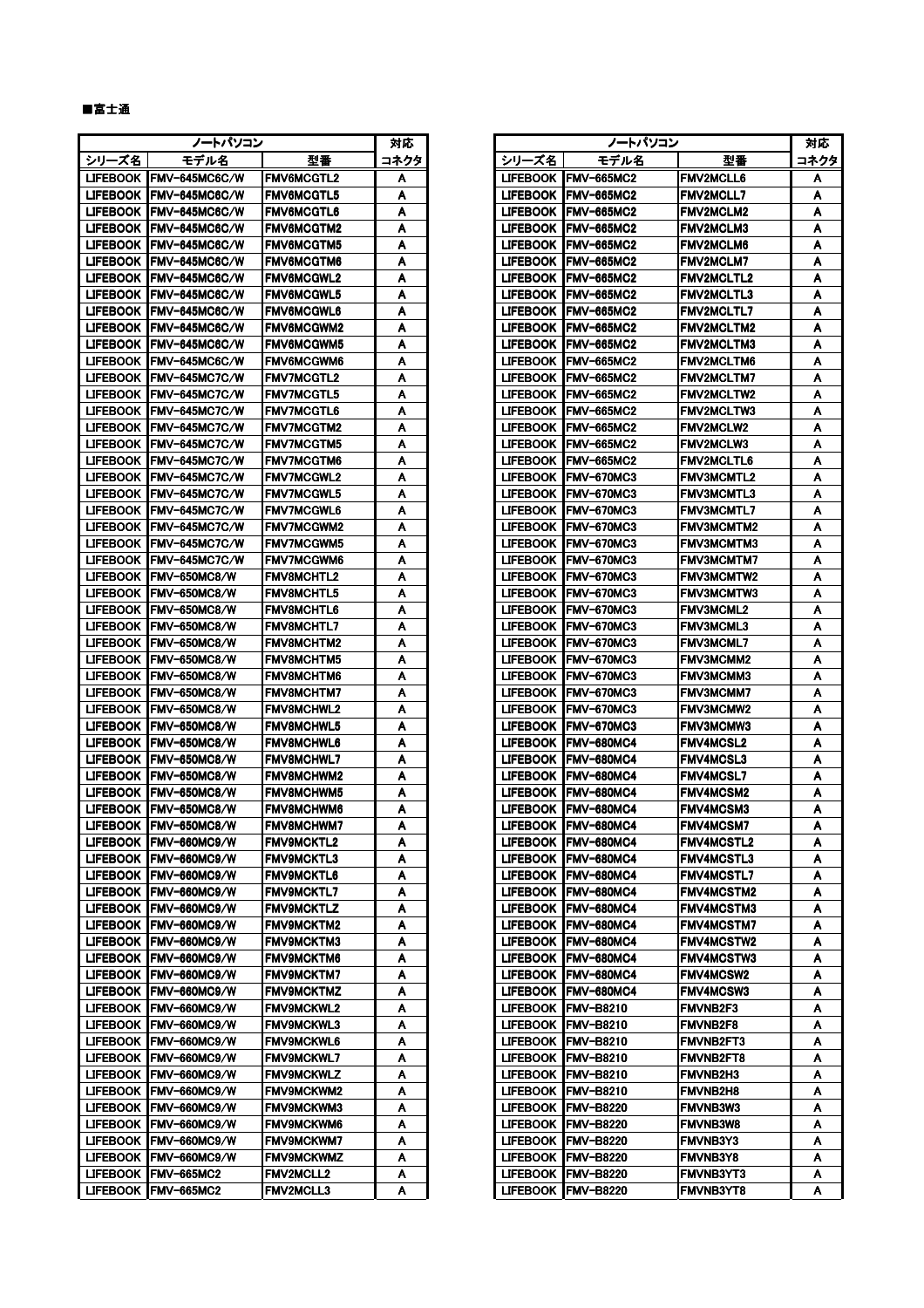|                 | ノートパソコン             |                   | 対応   |                 | ノートパソコン                |                  |     |
|-----------------|---------------------|-------------------|------|-----------------|------------------------|------------------|-----|
| シリーズ名           | モデル名                | 型番                | コネクタ | シリーズ名           | モデル名                   | 型番               | コネク |
|                 | LIFEBOOK IFMV-B8220 | <b>FMVNB3YTT</b>  | A    | <b>LOOX</b>     | S73AW                  | FMVLS73AW        | A   |
|                 | LIFEBOOK IFMV-B8230 | <b>FMVNB4W3</b>   | A    | LOOX            | S80B                   | FMVLS80B         | A   |
|                 | LIFEBOOK IFMV-B8230 | <b>FMVNB4W8</b>   | A    | <b>LOOX</b>     | S80B/W                 | FMVLS80BW        | A   |
|                 | LIFEBOOK IFMV-B8230 | FMVNB4Y3          | A    | <b>LOOX</b>     | <b>S80C</b>            | FMVLS80C         | A   |
|                 | LIFEBOOK IFMV-B8230 | <b>FMVNB4Y8</b>   | A    | LOOX            | S80C/W                 | <b>FMVLS80CW</b> | A   |
|                 | LIFEBOOK FMV-B8230  | <b>FMVNB4YT3</b>  | A    | LOOX            | S9/70                  | FMVLS970         | А   |
|                 | LIFEBOOK FMV-B8230  | <b>FMVNB4YT8</b>  | A    | <b>LOOX</b>     | S9/70                  | FMVLS970S        | A   |
|                 | LIFEBOOK FMV-B8230  | <b>FMVNB4YTT</b>  | A    | <b>LOOX</b>     | S9/70W                 | FMVLS970W        | A   |
| <b>LOOX</b>     | LOOX T5全モデル         |                   | A    | <b>LIFEBOOK</b> | FMV-B8240              | FMVNB5W3         | A   |
| <b>BIBLO</b>    | MG2/40              | <b>FMVMC240</b>   | A    | <b>LIFEBOOK</b> | FMV-B8240              | FMVNB5W4         | A   |
| <b>BIBLO</b>    | MG2/40              | <b>FMVMC240S</b>  | A    | <b>LIFEBOOK</b> | <b>FMV-B8240</b>       | FMVNB5W8         | A   |
| <b>BIBLO</b>    | MC3/45              | <b>FMVMC345</b>   | A    | <b>LIFEBOOK</b> | FMV-B8240              | FMVNB5Y3         | A   |
| <b>BIBLO</b>    | MC3/45              | <b>FMVMC345S</b>  | A    | <b>LIFEBOOK</b> | FMV-B8240              | FMVNB5Y4         | A   |
| <b>BIBLO</b>    | MC4/45C             | <b>FMVMC445C3</b> | Α    | LIFEBOOK        | <b>FMV-B8240</b>       | FMVNB5Y8         | A   |
| <b>BIBLO</b>    | <b>MC4/45C</b>      | <b>FMVMC445CS</b> | A    | <b>LIFEBOOK</b> | <b>FMV-B8240</b>       | FMVNB5YT3        | A   |
| <b>BIBLO</b>    | <b>MF3/500X</b>     | FMVMF350X         | Α    | <b>LIFEBOOK</b> | <b>FMV-B8240</b>       | FMVNB5YT4        | A   |
| <b>BIBLO</b>    | <b>MF4/45D</b>      | FMVMF445D3        | A    | <b>LIFEBOOK</b> | FMV-B8240              | FMVNB5YT8        | A   |
| <b>BIBLO</b>    | <b>MF4/600R</b>     | FMVMF460R         | Α    | <b>LIFEBOOK</b> | FMV-B8250              | FMVNB6F3         | A   |
| <b>BIBLO</b>    | MG9/85C             | <b>FMVMG985C</b>  | A    | <b>LIFEBOOK</b> | FMV-B8250              | FMVNB6F4         | A   |
| <b>LOOX</b>     | <b>P70R</b>         |                   | Α    | LIFEBOOK        | FMV-B8250              | FMVNB6F8         | A   |
| <b>LOOX</b>     | <b>P70S</b>         |                   | A    | LIFEBOOK        | FMV-B8250              | FMVNB6FC         | A   |
| <b>LOOX</b>     | <b>P70T</b>         |                   | Α    | <b>LIFEBOOK</b> | FMV-B8250              | FMVNB6FT3        | A   |
| <b>LOOX</b>     | P70TN               |                   | A    | LIFEBOOK        | <b>FMV-B8250</b>       | FMVNB6FT4        | A   |
| <b>LOOX</b>     | <b>P70U/V</b>       | ZFJ-FMVLP70UV     | A    | LIFEBOOK        | FMV-B8250              | FMVNB6FT8        | A   |
| <b>LOOX</b>     | <b>P70U/V</b>       | <b>FMVLP70UV</b>  | A    | LIFEBOOK        | FMV-B8250              | FMVNB6FTC        | A   |
| <b>LIFEBOOK</b> | <b>P8210</b>        |                   | Α    | <b>LIFEBOOK</b> | FMV-B8250              | FMVNB6H3         | A   |
| LIFEBOOK P8230  |                     |                   | A    | LIFEBOOK        | FMV-B8250              | FMVNB6H4         | A   |
| <b>LOOX</b>     | T5/53               |                   | Α    | LIFEBOOK        | <b>FMV-B8250</b>       | FMVNB6H8         | A   |
| <b>LOOX</b>     | T5/53W              |                   | A    | LIFEBOOK        | <b>FMV-B8250</b>       | FMVNB6HC         | A   |
| <b>LOOX</b>     | T8/80               |                   | A    | <b>LIFEBOOK</b> | FMV-B8260              | FMVNB7C4         | A   |
| <b>LOOX</b>     | T8/80W              |                   | A    | <b>LIFEBOOK</b> | FMV-B8260              | <b>FMVNB7CC</b>  | A   |
| <b>LOOX</b>     | T7/63               |                   | Α    | LIFEBOOK        | FMV-B8260              | FMVNB7F4         | A   |
| <b>LOOX</b>     | T7/63W              |                   | A    | <b>LIFEBOOK</b> | FMV-B8260              | FMVNB7FC         | A   |
| <b>LOOX</b>     | T86A                | FMVLT86A          | A    | LIFEBOOK        | FMV-B8260              | FMVNB7FT4        | A   |
| <b>LOOX</b>     | T86AW               | <b>FMVLT86AW</b>  | A    | <b>LIFEBOOK</b> | FMV-B8260              | FMVNB7FTC        | A   |
| <b>LOOX</b>     | T86A                |                   | Α    |                 | LIFEBOOK 650MC8/W1     | FMV8MCH***       | A   |
| <b>LOOX</b>     | T86AW               |                   | A    | <b>LIFEBOOK</b> | 650MC8/W2              | FMV8MCH***       | A   |
| <b>LOOX</b>     | T9/80M              | FMVLT980M         | Α    | LIFEBOOK        | FMV-640MC5C/W          | FMV5MCDTL5       | A   |
| <b>LOOX</b>     | T9/80W              | FMVLT980W         | A    | <b>LIFEBOOK</b> | FMV-640MC5C/W          | FMV5MCDTL6       | A   |
| <b>LOOX</b>     | T9/80M              |                   | A    |                 | LIFEBOOK FMV-640MC5C/W | FMV5MCDTM5       | A   |
| <b>LOOX</b>     | T9/80W              |                   | A    | <b>LIFEBOOK</b> | FMV-640MC5C/W          | FMV5MCDTM6       | A   |
| <b>LOOX</b>     | T93B                | FMVLT93B          | Α    | <b>LIFEBOOK</b> | FMV-640MC5C/W          | FMV5MCDWL5       | A   |
| <b>LOOX</b>     | T93B/W              | FMVLT93BW         | A    | LIFEBOOK        | FMV-640MC5C/W          | FMV5MCDWL6       | A   |
| <b>LOOX</b>     | T93C                | FMVLT93C          | A    | <b>LIFEBOOK</b> | FMV-640MC5C/W          | FMV5MCDWM5       | A   |
| <b>LOOX</b>     | T93C/W              | <b>FMVLT93CW</b>  | A    | <b>LIFEBOOK</b> | FMV-640MC5C/W          | FMV5MCDWM6       | A   |
| <b>LOOX</b>     | T93B                |                   | A    | LIFEBOOK        | <b>FMV-U8240</b>       | FMVNU5G13        | A   |
| <b>LOOX</b>     | T93C                |                   | A    | <b>LIFEBOOK</b> | <b>FMV-U8240</b>       | FMVNU5G23        | A   |
| <b>LOOX</b>     | P/A70N              | <b>FMVLPA70N</b>  | А    | LIFEBOOK        | <b>FMV-U8240</b>       | FMVNU5G24        | A   |
| <b>LOOX</b>     | P/A70N              | FMVLPA70NV        | A    | <b>LIFEBOOK</b> | <b>FMV-U8250</b>       | FMVNU6G13        | A   |
| <b>LOOX</b>     | P/B70N              | FMVLPB70N         | Α    | <b>LIFEBOOK</b> | <b>FMV-U8250</b>       | FMVNU6G1C        | A   |
| <b>LOOX</b>     | P/B70N              | FMVLPB70NV        | Α    | LIFEBOOK        | FMV-U8250              | FMVNU6G23        | A   |
| <b>LOOX</b>     | P50WN               | FMVLP50WN         | Α    | <b>LIFEBOOK</b> | <b>FMV-U8250</b>       | FMVNU6G24        | A   |
| <b>LOOX</b>     | P50WN               | FMVLP50WNV        | Α    | <b>LIFEBOOK</b> | FMV-U8270              | FMVNU8E1C        | A   |
| LOOX            | P50XN               | FMVLP50XN         | Α    | <b>LIFEBOOK</b> | FMV-U8270              | FMVNU8E14        | A   |
| LOOX            | P50XN               | FMVLP50XNV        | Α    |                 |                        |                  |     |
| <b>LOOX</b>     | P70WN               | FMVLP70WN         | Α    |                 |                        |                  |     |
| <b>LOOX</b>     | P70WN               | FMVLP70WNV        | Α    |                 |                        |                  |     |
| <b>LOOX</b>     | P70XN               | FMVLP70XN         | Α    |                 |                        |                  |     |
| <b>LOOX</b>     | P70XN               | FMVLP70XNV        | Α    |                 |                        |                  |     |
| <b>LOOX</b>     | P70YN               | FMVLP70YN         | Α    |                 |                        |                  |     |
| <b>LOOX</b>     | P70YN               | FMVLP70YNV        | Α    |                 |                        |                  |     |
| <b>LOOX</b>     | S73A                | FMVLS73A          | Α    |                 |                        |                  |     |

|                 | ノートパソコン              |                   | 対応   | ノートパソコン     |                        |                   | 対応   |
|-----------------|----------------------|-------------------|------|-------------|------------------------|-------------------|------|
| シリーズ名           | モデル名                 | 型番                | コネクタ | シリーズ名       | モデル名                   | 型番                | コネクタ |
|                 | LIFEBOOK IFMV-B8220  | <b>FMVNB3YTT</b>  | A    | <b>LOOX</b> | S73AW                  | FMVLS73AW         | A    |
|                 | LIFEBOOK IFMV-B8230  | <b>FMVNB4W3</b>   | A    | <b>LOOX</b> | S80B                   | FMVLS80B          | Α    |
|                 | LIFEBOOK  FMV-B8230  | <b>FMVNB4W8</b>   | A    | <b>LOOX</b> | S80B/W                 | <b>FMVLS80BW</b>  | A    |
|                 | LIFEBOOK   FMV-B8230 | <b>FMVNB4Y3</b>   | A    | <b>LOOX</b> | S80C                   | FMVLS80C          | Α    |
|                 | LIFEBOOK IFMV-B8230  | <b>FMVNB4Y8</b>   | A    | <b>LOOX</b> | S80C/W                 | <b>FMVLS80CW</b>  | Α    |
|                 | LIFEBOOK  FMV-B8230  | <b>FMVNB4YT3</b>  | A    | <b>LOOX</b> | S9/70                  | FMVLS970          | A    |
|                 | LIFEBOOK IFMV-B8230  | <b>FMVNB4YT8</b>  | A    | <b>LOOX</b> | S9/70                  | FMVLS970S         | A    |
|                 | LIFEBOOK IFMV-B8230  | <b>FMVNB4YTT</b>  | A    | <b>LOOX</b> | S9/70W                 | FMVLS970W         | Α    |
| <b>LOOX</b>     | LOOX T5全モデル          |                   | A    |             | LIFEBOOK FMV-B8240     | FMVNB5W3          | A    |
| <b>BIBLO</b>    | MC2/40               | <b>FMVMC240</b>   | A    |             | LIFEBOOK FMV-B8240     | FMVNB5W4          | Α    |
| <b>BIBLO</b>    | MC2/40               | <b>FMVMC240S</b>  | A    |             | LIFEBOOK FMV-B8240     | FMVNB5W8          | A    |
| <b>BIBLO</b>    | MC3/45               | <b>FMVMC345</b>   | A    |             | LIFEBOOK FMV-B8240     | FMVNB5Y3          | Α    |
| <b>BIBLO</b>    | MC3/45               | <b>FMVMC345S</b>  | A    |             | LIFEBOOK FMV-B8240     | FMVNB5Y4          | Α    |
| <b>BIBLO</b>    | <b>IMC4/45C</b>      | FMVMC445C3        | A    |             | LIFEBOOK FMV-B8240     | FMVNB5Y8          | Α    |
| <b>BIBLO</b>    | <b>MC4/45C</b>       | <b>FMVMC445CS</b> | Α    |             | LIFEBOOK FMV-B8240     | FMVNB5YT3         | A    |
| <b>BIBLO</b>    | <b>MF3/500X</b>      | <b>FMVMF350X</b>  | Α    |             | LIFEBOOK FMV-B8240     | FMVNB5YT4         | A    |
| <b>BIBLO</b>    | <b>MF4/45D</b>       | FMVMF445D3        | A    |             | LIFEBOOK FMV-B8240     | FMVNB5YT8         | A    |
| <b>BIBLO</b>    | <b>MF4/600R</b>      | <b>FMVMF460R</b>  | A    |             | LIFEBOOK FMV-B8250     | FMVNB6F3          | Α    |
| <b>BIBLO</b>    | IMG9/85C             | FMVMG985C         | A    |             | LIFEBOOK FMV-B8250     | FMVNB6F4          | Α    |
| <b>LOOX</b>     | <b>P70R</b>          |                   | A    |             | LIFEBOOK FMV-B8250     | FMVNB6F8          | Α    |
| <b>LOOX</b>     | <b>P70S</b>          |                   | A    |             | LIFEBOOK FMV-B8250     | FMVNB6FC          | A    |
| <b>LOOX</b>     | <b>P70T</b>          |                   | A    |             | LIFEBOOK FMV-B8250     | FMVNB6FT3         | Α    |
| <b>LOOX</b>     | P70TN                |                   | A    |             | LIFEBOOK FMV-B8250     | FMVNB6FT4         | Α    |
| <b>LOOX</b>     | <b>P70U/V</b>        | ZFJ-FMVLP70UV     | Α    |             | LIFEBOOK FMV-B8250     | FMVNB6FT8         | A    |
| <b>LOOX</b>     | <b>P70U/V</b>        | <b>FMVLP70UV</b>  | A    |             | LIFEBOOK FMV-B8250     | <b>FMVNB6FTC</b>  | A    |
| LIFEBOOK        | <b>IP8210</b>        |                   | Α    |             | LIFEBOOK FMV-B8250     | FMVNB6H3          | A    |
| LIFEBOOK 1P8230 |                      |                   | A    |             | LIFEBOOK FMV-B8250     | FMVNB6H4          | A    |
| <b>LOOX</b>     | T5/53                |                   | Α    |             | LIFEBOOK FMV-B8250     | FMVNB6H8          | Α    |
| <b>LOOX</b>     | T5/53W               |                   | A    |             | LIFEBOOK FMV-B8250     | FMVNB6HC          | Α    |
| <b>LOOX</b>     | T8/80                |                   | A    |             | LIFEBOOK FMV-B8260     | FMVNB7C4          | Α    |
| <b>LOOX</b>     | T8/80W               |                   | A    |             | LIFEBOOK FMV-B8260     | <b>FMVNB7CC</b>   | Α    |
| <b>LOOX</b>     | T7/63                |                   | A    |             | LIFEBOOK FMV-B8260     | FMVNB7F4          | A    |
| <b>LOOX</b>     | T7/63W               |                   | A    |             | LIFEBOOK FMV-B8260     | <b>FMVNB7FC</b>   | A    |
| <b>LOOX</b>     | T86A                 | FMVLT86A          | A    |             | LIFEBOOK FMV-B8260     | FMVNB7FT4         | A    |
| <b>LOOX</b>     | T86AW                | FMVLT86AW         | A    |             | LIFEBOOK FMV-B8260     | <b>FMVNB7FTC</b>  | A    |
| <b>LOOX</b>     | T86A                 |                   | A    |             | LIFEBOOK 650MC8/W1     | FMV8MCH***        | A    |
| <b>LOOX</b>     | T86AW                |                   | A    |             | LIFEBOOK 650MC8/W2     | FMV8MCH***        | Α    |
| <b>LOOX</b>     | T9/80M               | FMVLT980M         | A    |             | LIFEBOOK FMV-640MC5C/W | <b>FMV5MCDTL5</b> | A    |
| <b>LOOX</b>     | T9/80W               | FMVLT980W         | A    |             | LIFEBOOK FMV-640MC5C/W | <b>FMV5MCDTL6</b> | Α    |
| <b>LOOX</b>     | T9/80M               |                   | A    |             | LIFEBOOK FMV-640MC5C/W | FMV5MCDTM5        | А    |
| <b>LOOX</b>     | T9/80W               |                   | A    |             | LIFEBOOK FMV-640MC5C/W | FMV5MCDTM6        | A    |
| <b>LOOX</b>     | T93B                 | FMVLT93B          | A    |             | LIFEBOOK FMV-640MC5C/W | FMV5MCDWL5        | Α    |
| <b>LOOX</b>     | T93B/W               | <b>FMVLT93BW</b>  | A    |             | LIFEBOOK FMV-640MC5C/W | FMV5MCDWL6        | Α    |
| <b>LOOX</b>     | T93C                 | <b>FMVLT93C</b>   | Α    |             | LIFEBOOK FMV-640MC5C/W | FMV5MCDWM5        | А    |
| <b>LOOX</b>     | T93C/W               | <b>FMVLT93CW</b>  | A    |             | LIFEBOOK FMV-640MC5C/W | FMV5MCDWM6        | Α    |
| <b>LOOX</b>     | T93B                 |                   | A    |             | LIFEBOOK FMV-U8240     | FMVNU5G13         | Α    |
| <b>LOOX</b>     | <b>T93C</b>          |                   | A    |             | LIFEBOOK FMV-U8240     | FMVNU5G23         | A    |
| <b>LOOX</b>     | P/A70N               | FMVLPA70N         | А    |             | LIFEBOOK FMV-U8240     | FMVNU5G24         | Α    |
| <b>LOOX</b>     | P/A70N               | FMVLPA70NV        | А    |             | LIFEBOOK FMV-U8250     | FMVNU6G13         | Α    |
| <b>LOOX</b>     | P/B70N               | FMVLPB70N         | А    |             | LIFEBOOK FMV-U8250     | FMVNU6G1C         | Α    |
| <b>LOOX</b>     | P/B70N               | FMVLPB70NV        | А    |             | LIFEBOOK FMV-U8250     | FMVNU6G23         | Α    |
| <b>LOOX</b>     | P50WN                | FMVLP50WN         | А    |             | LIFEBOOK FMV-U8250     | FMVNU6G24         | A    |
| <b>LOOX</b>     | P50WN                | FMVLP50WNV        | A    |             | LIFEBOOK FMV-U8270     | FMVNU8E1C         | A    |
| <b>LOOX</b>     | P50XN                | FMVLP50XN         | Α    |             | LIFEBOOK FMV-U8270     | FMVNU8E14         | A    |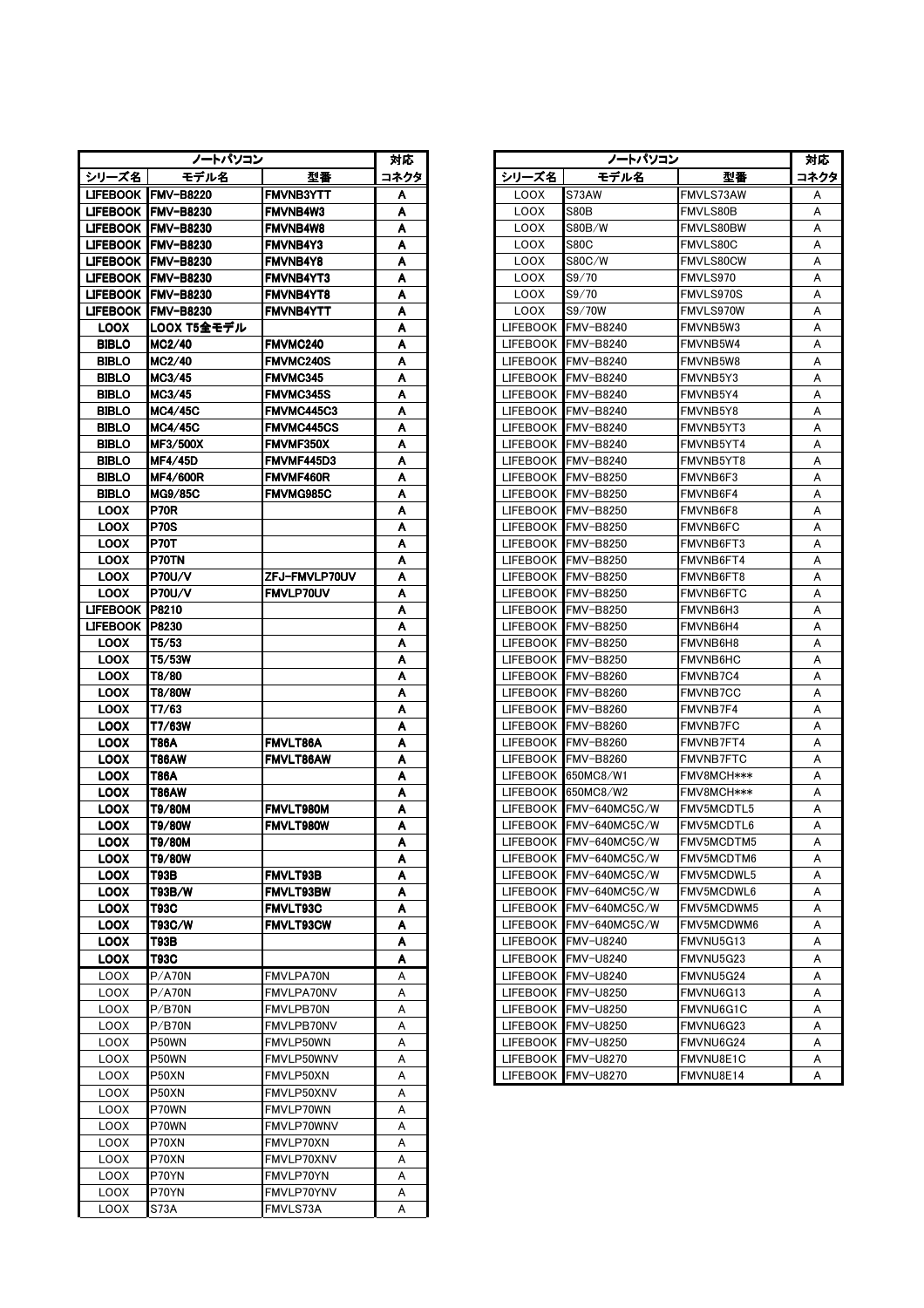## ■SONY

|                   | トバ <u>ソコン</u><br>7- |    | 対応           |
|-------------------|---------------------|----|--------------|
| シリーズ名             | <u>モデル名</u>         | 型番 | <u> 1ネクタ</u> |
| <b>VAIO TypeT</b> | VGN-T30B/L          |    | ٨            |
| VAIO TypeT        | VGN-T30B/T          |    | ٨            |
| VAIO TypeT        | VGN-T51B/L          |    | A            |
| VAIO TypeT        | VGN-T52B/L          |    | Α            |
| VAIO TypeT        | VGN-T70B/L          |    | A            |
| VAIO TypeT        | VGN-T71B/L          |    | Α            |
| VAIO TypeT        | VGN-T71B/T          |    | A            |
| VAIO TypeT        | VGN-T72B/L          |    | A            |
| VAIO TypeT        | VGN-T72B/T          |    | Α            |
| VAIO TypeT        | VGN-T90PS           |    | A            |
| VAIO TypeT        | VGN-T90S            |    | Α            |
| VAIO TypeT        | VGN-T91PS           |    | Α            |
| VAIO TypeT        | VGN-T91S            |    | Α            |
| VAIO TypeT        | VGN-T92PSY1         |    | A            |
| VAIO TypeT        | VGN-T92PSY2         |    | Α            |
| VAIO TypeT        | VGN-T92PSY3         |    | Α            |
| VAIO TypeT        | VGN-TX50B/B         |    | A            |
| VAIO TypeT        | VGN-TX51B/B         |    | A            |
| VAIO TypeT        | VGN-TX52B/B         |    | A            |
| VAIO TypeT        | VGN-TX72B/B         |    | ٨            |
| VAIO TypeT        | VGN-TX73B/B         |    | Α            |
| VAIO TypeT        | VGN-TX90PS          |    | Α            |
| VAIO TypeT        | VGN-TX90PS1         |    | A            |
| VAIO TypeT        | VGN-TX90PS3A        |    | A            |
| VAIO TypeT        | VGN-TX90S           |    | ٨            |
| VAIO TypeT        | VGN-TX91PS          |    | Α            |
| VAIO TypeT        | VGN-TX91S           |    | A            |
| VAIO TypeT        | VGN-TX92PS          |    | A            |
| VAIO TypeT        | VGN-TX92PS1         |    | A            |
| VAIO TypeT        | VGN-TX92PS2         |    | Α            |
| VAIO TypeT        | VGN-TX92S           |    | Α            |
| VAIO TypeT        | VGN-TX93HS          |    | A            |
| VAIO TypeT        | VGN-TX93NS          |    | A            |
| VAIO TypeT        | VGN-TX93S           |    | A            |
| VAIO TypeU        | <b>VGN-U50</b>      |    | A            |
| VAIO TypeU        | VGN-U70P            |    | Α            |
| VAIO TypeU        | VGN-UX50            |    | A            |
| <b>VAIO TypeU</b> | VGN-UX70            |    | A            |
| VAIO TypeU        | VGN-UX71            |    | A            |
| VAIO TypeU        | VGN-UX72            |    | A            |
| VAIO TypeU        | VGN-UX90PS          |    | A            |
| VAIO TypeU        | <b>VGN-UX90S</b>    |    | A            |
| VAIO TypeU        | VGN-UX91NS          |    | Α            |
| VAIO TypeU        | VGN-UX91NS ゼロスピンドル  |    | ٨            |
| VAIO TypeU        | VGN-UX91S           |    | Α            |
| VAIO TypeU        | VGN-UX91S ゼロスピンドル   |    | A            |
| VAIO TypeU        | VGN-UX92NS          |    | A            |
| VAIO TypeU        | VGN-UX92NS ゼロスピンドル  |    | A            |
| VAIO TypeU        | VGN-UX92S           |    | A            |
| <b>VAIO TypeU</b> | VGN-UX92S ゼロスピンドル   |    | ٨            |
|                   | ZSN-VGNTX51BB       |    | A            |
|                   | ZSN-VGNTX52BB       |    | Α            |
|                   | ZSN-VGNTX72BB       |    | A            |
|                   | ZSN-VGNTX92PS1      |    | A            |
|                   | ZSN-VGNTX92PS2      |    | A            |
|                   | ZSN-VGNUX50         |    | А            |
|                   | ZSN-VGNUX71         |    | Α            |
|                   | ZSN-VGNUX72         |    | A            |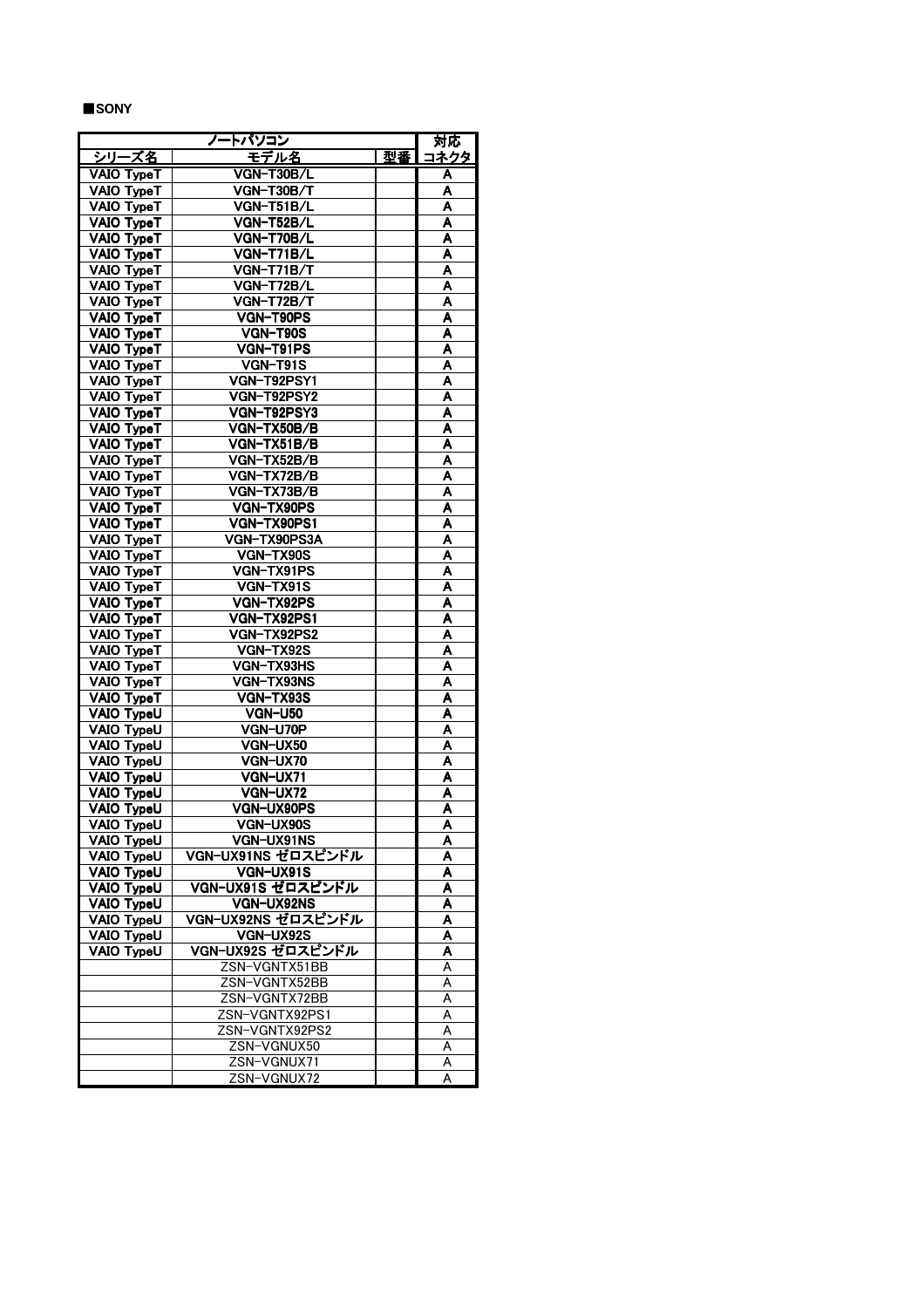# ■Panasonic

|                  |                    | ノートパソコン                    | 対応     | ノートパソコン    |                   |                            | 対风      |
|------------------|--------------------|----------------------------|--------|------------|-------------------|----------------------------|---------|
| シリーズ名            | モデル名               | 型番                         | コネクタ   | シリーズ名      | モデル名              | 型番                         | コネク     |
| <b>TOUGHBOOK</b> | $CF-18$            | CF-18AC1AXS                | C      | Let's note | CF-R4             | CF-R4GW5AXP                | C.      |
| <b>TOUGHBOOK</b> | $CF-18$            | CF-18AW1A2S                | C      | Let's note | CF-R4             | CF-R4GW5AXR                | C.      |
| <b>TOUGHBOOK</b> | $CF-18$            | CF-18AW1AXS                | c      | Let's note | CF-R4             | CF-R4GW5AXS                | C       |
| <b>TOUGHBOOK</b> | $CF-18$            | CF-18DW1AXS                | C      | Let's note | CF-R4             | CF-R4GWKAXP                |         |
| <b>TOUGHBOOK</b> | $CF-18$            |                            | C      | Let's note | CF-R4             |                            | C.<br>C |
| <b>TOUGHBOOK</b> |                    | CF-18EC1AXS                |        | Let's note |                   | CF-R4HC4AXS                | C.      |
| <b>TOUGHBOOK</b> | $CF-18$            | CF-18FW1AXS                | C<br>С | Let's note | CF-R4             | CF-R4HW4AXP                |         |
| <b>TOUGHBOOK</b> | $CF-18$<br>$CF-18$ | CF-18GC1AXS<br>CF-18KW1AXS | C      | Let's note | CF-R4<br>CF-R4    | CF-R4HW4AXR<br>CF-R4HW4AXS | C.<br>C |
| <b>TOUGHBOOK</b> | $CF-18$            | CF-18LC1AXS                | C      | Let's note | CF-R4             | CF-R4HW4HXP                | C       |
| <b>TOUGHBOOK</b> | $CF-18$            | ZPA-CF18KW1AXS             | C      | Let's note | CF-R4             | CF-R4HWMAXP                | C       |
| <b>TOUGHBOOK</b> | $CF-18$            | ZPA-CF18LC1AXS             | C      | Let's note | CF-R4             | CF-R4HWMHXP                | C.      |
| Let's note       | $CF- A3$           | CF-A3全モデル                  | A      | Let's note | CF-R4             | CF-R4JC4AXS                | C.      |
| Let's note       | CF-R1              | CF-R1MCAXR                 | C      | Let's note | CF-R4             | CF-R4JW4AXP                | C.      |
| Let's note       | CF-R1              | CF-RIMD***                 | C      | Let's note | CF-R4             | CF-R4JW4AXR                | C.      |
| Let's note       | CF-R1              | CF-R1MFA2S                 | C      | Let's note | CF-R4             | CF-R4JW4AXS                | C       |
| Let's note       | CF-R1              | CF-R1MFAXS                 | C      | Let's note | CF-R4             | CF-R4JWMAXP                | C       |
| Let's note       | CF-R1              | CF-R1MTA2S                 | C      | Let's note | CF-R4             | CF-R4JWNAXP                | C       |
| Let's note       | CF-R1              | CF-R1MV***                 | C      | Let's note | $CF-R5$           | CF-R5KC4AXS                | C       |
| Let's note       | CF-R1              | CF-R1MXA2S                 | C      | Let's note | CF-R5             | CF-R5KW4AXP                | C       |
| Let's note       | CF-R1              | CF-R1MXAXS                 | C      | Let's note | CF-R5             | CF-R5KW4AXR                | C.      |
| Let's note       | CF-R1              | <b>CF-RINCAXR</b>          | C      | Let's note | CF-R <sub>5</sub> | CF-R5KW4AXR                | C       |
| Let's note       | CF-R1              | CF-R1P全モデル                 | C      | Let's note | CF-R5             | CF-R5KW4AXS                | C       |
| Let's note       | CF-R1              | CF-R1R全モデル                 | C      | Let's note | CF-R <sub>5</sub> | CF-R5KWPAXP                | C       |
| Let's note       | CF-R2              | CF-R2AC1A2S                | C      | Let's note | CF-R5             | CF-R5LC4AXS                | C       |
| Let's note       | CF-R2              | CF-R2AC1AXS                | C      | Let's note | CF-R5             | CF-R5LW4AXP                | C       |
| Let's note       | CF-R2              | CF-R2AC2AXP                | C      | Let's note | CF-R5             | CF-R5LW4AXR                | C       |
| Let's note       | CF-R2              | CF-R2AW1A2S                | C      | Let's note | $CF-R5$           | CF-R5LW4AXR                | C       |
| Let's note       | CF-R2              | CF-R2AW1AXP                | C      | Let's note | $CF-R5$           | CF-R5LW4AXS                | C       |
| Let's note       | CF-R2              | CF-R2AW1AXR                | C      | Let's note | $CF-R5$           | CF-R5LWVAXP                | C       |
| Let's note       | CF-R2              | CF-R2AW1AXS                | C      | Let's note | CF-T1             | CF-T1PCA2S                 | C.      |
| Let's note       | CF-R2              | CF-R2AW1HXP                | C      | Let's note | CF-T1             | CF-T1PCAXP                 | C       |
| Let's note       | CF-R2              | CF-R2AW1QXP                | C      | Let's note | CF-T1             | CF-T1PCAXR                 | C       |
| Let's note       | CF-R2              | CF-R2AW3AXP                | C      | Let's note | CF-T1             | CF-T1PCAXS                 | C       |
| Let's note       | CF-R2              | CF-R2BC1A2S                | C      | Let's note | CF-T1             | CF-T1PCHXP                 | C       |
| Let's note       | CF-R2              | CF-R2BC1AXS                | C      | Let's note | CF-T1             | CF-T1PCQXP                 | C.      |
| Let's note       | CF-R2              | CF-R2BC2AXP                | C      | Let's note | CF-T1             | CF-T1PDAXP                 | C.      |
| Let's note       | $CF-R2$            | CF-R2BW1A2S                | C      | Let's note | CF-T1             | CF-T1PDAXR                 | C.      |
| Let's note       | CF-R2              | CF-R2BW1AXP                | C      | Let's note | CF-T1             | CF-T1PDAXS                 | C       |
| Let's note       | CF-R <sub>2</sub>  | CF-R2BW1AXR                | C      | Let's note | CF-T1             | CF-T1PTA2S                 | C.      |
| Let's note       | CF-R2              | CF-R2BW1AXS                | C      | Let's note | CF-T1             | CF-T1PWA2S                 | C       |
| Let's note       | CF-R2              | CF-R2BW1HXP                | C      | Let's note | CF-T1             | CF-T1PWAXP                 | C.      |
| Let's note       | CF-R2              | CF-R2BW3AXP                | С      | Let's note | CF-T1             | CF-T1PWAXR                 | C.      |
| Let's note       | CF-R2              | CF-R2CW1AXP                | C      | Let's note | CF-T1             | CF-T1PWAXS                 | C       |
| Let's note       | CF-R2              | CF-R2CW1AXR                | C      | Let's note | CF-T1             | CF-T1PWHXP                 | C       |
| Let's note       | CF-R2              | CF-R2CW1AXS                | C      | Let's note | CF-T1             | CF-T1PWQXP                 | C       |
| Let's note       | CF-R2              | CF-R2CW1HXP                | С      | Let's note | CF-T1             | CF-T1RCA2S                 | C       |
| Let's note       | CF-R2              | CF-R2CW3AXP                | C      | Let's note | CF-T1             | CF-T1RCAXR                 | C.      |
| Let's note       | CF-R3              | CF-R3DC1AXS                | С      | Let's note | CF-T1             | CF-T1RCAXS                 | C       |
| Let's note       | CF-R3              | CF-R3DW1AXR                | С      | Let's note | CF-T1             | CF-T1RDAXR                 | C.      |
| Let's note       | CF-R3              | CF-R3DW1AXS                | C.     | Let's note | CF-T1             | <b>CF-T1RDAXS</b>          | C       |
| Let's note       | CF-R3              | CF-R3EC1AXS                | C      | Let's note | CF-T1             | CF-T1RWA2S                 | C       |
| Let's note       | CF-R3              | CF-R3EW1AXR                | C      | Let's note | CF-T1             | CF-T1RWAXR                 | C.      |
| Let's note       | CF-R3              | CF-R3EW1AXR                | C      | Let's note | CF-T1             | <b>CF-T1RWAXS</b>          | C.      |
| Let's note       | CF-R3              | CF-R3EW1AXS                | С      | Let's note | CF-T2             | CF-T2AC1A2S                | C       |
| Let's note       | CF-R3              | CF-R3FC1AXS                | C      | Let's note | CF-T2             | CF-T2AC1AXS                | C.      |
| Let's note       | CF-R3              | CF-R3FC5AXS                | С      | Let's note | CF-T2             | CF-T2AC2AXP                | C.      |
| Let's note       | CF-R3              | CF-R3FW1AXP                | С      | Let's note | CF-T2             | CF-T2AC2AXR                | C.      |
| Let's note       | CF-R3              | CF-R3FW1AXR                | C      | Let's note | CF-T2             | CF-T2AC2AXS                | C.      |
| Let's note       | CF-R3              | CF-R3FW1AXS                | C      | Let's note | CF-T2             | CF-T2AW1A2S                | C.      |
| Let's note       | CF-R3              | CF-R3FWKAXP                | С      | Let's note | CF-T2             | CF-T2AW1AXP                | C.      |
| Let's note       | CF-R4              | CF-R4GC5AXS                | C      | Let's note | CF-T2             | CF-T2AW1AXR                | C.      |

| ノートパソコン<br>対応            |                            |                                 |         | ノートパソコン                  | 対応               |                            |             |
|--------------------------|----------------------------|---------------------------------|---------|--------------------------|------------------|----------------------------|-------------|
| シリーズ名                    | モデル名                       | 型番                              | コネクタ    | シリーズ名                    | モデル名             | 型番                         | コネクタ        |
| <b>OUGHBOOK</b>          | $CF-18$                    | CF-18AC1AXS                     | C       | Let's note               | CF-R4            | CF-R4GW5AXP                | С           |
| OUGHBOOK                 | $CF-18$                    | CF-18AW1A2S                     | C.      | Let's note               | CF-R4            | CF-R4GW5AXR                | C           |
| OUGHBOOK                 | $CF-18$                    | CF-18AW1AXS                     | C       | Let's note               | CF-R4            | CF-R4GW5AXS                | C           |
| <b>OUGHBOOK</b>          | $CF-18$                    | CF-18DW1AXS                     | C       | Let's note               | CF-R4            | CF-R4GWKAXP                | C           |
| <b>OUGHBOOK</b>          | $CF-18$                    | CF-18EC1AXS                     | C       | Let's note               | CF-R4            | CF-R4HC4AXS                | C           |
| OUGHBOOK                 | $CF-18$                    | CF-18FW1AXS                     | C       | Let's note               | CF-R4            | CF-R4HW4AXP                | С           |
| <b>OUGHBOOK</b>          | $CF-18$                    | CF-18GC1AXS                     | c       | Let's note               | CF-R4            | CF-R4HW4AXR                | C           |
| OUGHBOOK                 | $CF-18$                    | CF-18KW1AXS                     | С       | Let's note               | CF-R4            | CF-R4HW4AXS                | C           |
| OUGHBOOK                 | $CF-18$                    | CF-18LC1AXS                     | C       | Let's note               | CF-R4            | CF-R4HW4HXP                | C           |
| <b>OUGHBOOK</b>          | $CF-18$                    | ZPA-CF18KW1AXS                  | C       | Let's note               | CF-R4            | CF-R4HWMAXP                | C           |
| OUGHBOOK                 | $CF-18$                    | ZPA-CF18LC1AXS                  | C       | Let's note               | CF-R4            | CF-R4HWMHXP                | C           |
| Let's note               | $CF- A3$                   | CF-A3全モデル                       | A       | Let's note               | CF-R4            | CF-R4JC4AXS                | $\mathbf C$ |
| Let's note               | CF-R1                      | CF-R1MCAXR                      | C.      | Let's note               | CF-R4            | CF-R4JW4AXP                | C           |
| Let's note               | CF-R1                      | CF-R1MD***                      | C       | Let's note               | CF-R4            | CF-R4JW4AXR                | C           |
| Let's note               | CF-R1                      | CF-R1MFA2S                      | C       | Let's note               | CF-R4            | CF-R4JW4AXS                | C           |
| Let's note               | CF-R1                      | CF-R1MFAXS                      | C       | Let's note               | CF-R4            | CF-R4JWMAXP                | C           |
| Let's note               | CF-R1                      | CF-R1MTA2S                      | C       | Let's note               | CF-R4            | CF-R4JWNAXP                | $\mathbf C$ |
| Let's note               | CF-R1                      | CF-R1MV***                      | C       | Let's note               | $CF-R5$          | CF-R5KC4AXS                | C           |
| Let's note               | CF-R1                      | CF-R1MXA2S                      | С       | Let's note<br>Let's note | CF-R5            | CF-R5KW4AXP                | С           |
| Let's note<br>Let's note | CF-R1                      | CF-R1MXAXS<br><b>CF-RINCAXR</b> | C<br>C. | Let's note               | CF-R5            | CF-R5KW4AXR                | C<br>С      |
| Let's note               | CF-R1<br>CF-R1             | CF-R1P全モデル                      | C       | Let's note               | $CF-R5$<br>CF-R5 | CF-R5KW4AXR<br>CF-R5KW4AXS | C           |
| Let's note               | CF-R1                      | CF-R1R全モデル                      | C       | Let's note               | $CF-R5$          | CF-R5KWPAXP                | C           |
| Let's note               | CF-R2                      | CF-R2AC1A2S                     | C       | Let's note               | CF-R5            | CF-R5LC4AXS                | С           |
| Let's note               | CF-R2                      | CF-R2AC1AXS                     | C       | Let's note               | $CF-R5$          | CF-R5LW4AXP                | C           |
| Let's note               | CF-R2                      | CF-R2AC2AXP                     | C       | Let's note               | CF-R5            | CF-R5LW4AXR                | C           |
| Let's note               | CF-R2                      | CF-R2AW1A2S                     | C       | Let's note               | CF-R5            | CF-R5LW4AXR                | C           |
| Let's note               | CF-R <sub>2</sub>          | CF-R2AW1AXP                     | C       | Let's note               | $CF-R5$          | CF-R5LW4AXS                | C           |
| Let's note               | CF-R <sub>2</sub>          | CF-R2AW1AXR                     | C.      | Let's note               | $CF-R5$          | CF-R5LWVAXP                | C           |
| Let's note               | CF-R2                      | CF-R2AW1AXS                     | C       | Let's note               | CF-T1            | CF-T1PCA2S                 | C           |
| Let's note               | CF-R2                      | CF-R2AW1HXP                     | C       | Let's note               | CF-T1            | CF-T1PCAXP                 | C           |
| Let's note               | CF-R2                      | CF-R2AW1QXP                     | C       | Let's note               | CF-T1            | CF-T1PCAXR                 | C           |
| Let's note               | CF-R2                      | CF-R2AW3AXP                     | C       | Let's note               | CF-T1            | CF-T1PCAXS                 | C           |
| Let's note               | CF-R2                      | CF-R2BC1A2S                     | C       | Let's note               | CF-T1            | CF-T1PCHXP                 | C           |
| Let's note               | CF-R2                      | CF-R2BC1AXS                     | C       | Let's note               | CF-T1            | <b>CF-T1PCQXP</b>          | C           |
| Let's note               | CF-R2                      | CF-R2BC2AXP                     | C       | Let's note               | CF-T1            | CF-T1PDAXP                 | C           |
| Let's note               | CF-R <sub>2</sub>          | CF-R2BW1A2S                     | C       | Let's note               | CF-T1            | CF-T1PDAXR                 | C           |
| Let's note               | CF-R2                      | CF-R2BW1AXP                     | C       | Let's note               | CF-T1            | CF-T1PDAXS                 | C           |
| Let's note               | $CF-R2$                    | CF-R2BW1AXR                     | C       | Let's note               | CF-T1            | CF-T1PTA2S                 | C           |
| Let's note               | CF-R2                      | CF-R2BW1AXS                     | C       | Let's note               | CF-T1            | CF-T1PWA2S                 | C           |
| Let's note               | CF-R2                      | CF-R2BW1HXP                     | C.      | Let's note               | CF-T1            | CF-T1PWAXP                 | C.          |
| Let's note               | CF-R2                      | CF-R2BW3AXP                     | C.      | Let's note               | CF-T1            | CF-T1PWAXR                 | C           |
| Let's note<br>Let's note | CF-R2                      | <b>CF-R2CW1AXP</b>              | C       | Let's note               | CF-T1            | CF-T1PWAXS                 | C           |
|                          | CF-R2                      | CF-R2CW1AXR                     | C       | Let's note               | CF-T1            | CF-T1PWHXP                 | C           |
| Let's note<br>Let's note | CF-R <sub>2</sub><br>CF-R2 | CF-R2CW1AXS<br>CF-R2CW1HXP      | C<br>c  | Let's note<br>Let's note | CF-T1<br>CF-T1   | CF-T1PWQXP<br>CF-T1RCA2S   | С<br>C      |
| Let's note               | CF-R2                      | CF-R2CW3AXP                     | C.      | Let's note               | CF-T1            | CF-T1RCAXR                 | С           |
| Let's note               | CF-R3                      | CF-R3DC1AXS                     | c       | Let's note               | CF-T1            | CF-T1RCAXS                 | C           |
| Let's note               | CF-R3                      | CF-R3DW1AXR                     | c       | Let's note               | CF-T1            | CF-T1RDAXR                 | C           |
| Let's note               | CF-R3                      | CF-R3DW1AXS                     | c       | Let's note               | CF-T1            | CF-T1RDAXS                 | C           |
| Let's note               | CF-R3                      | CF-R3EC1AXS                     | C       | Let's note               | CF-T1            | <b>CF-T1RWA2S</b>          | C           |
| Let's note               | CF-R3                      | CF-R3EW1AXR                     | C.      | Let's note               | CF-T1            | CF-T1RWAXR                 | C           |
| Let's note               | CF-R3                      | CF-R3EW1AXR                     | C.      | Let's note               | CF-T1            | <b>CF-TIRWAXS</b>          | C           |
| Let's note               | CF-R3                      | CF-R3EW1AXS                     | c       | Let's note               | CF-T2            | CF-T2AC1A2S                | c           |
| Let's note               | CF-R3                      | CF-R3FC1AXS                     | c       | Let's note               | CF-T2            | CF-T2AC1AXS                | C           |
| Let's note               | CF-R3                      | CF-R3FC5AXS                     | c       | Let's note               | CF-T2            | CF-T2AC2AXP                | C           |
| Let's note               | CF-R3                      | CF-R3FW1AXP                     | C       | Let's note               | CF-T2            | CF-T2AC2AXR                | c           |
| Let's note               | CF-R3                      | CF-R3FW1AXR                     | c       | Let's note               | CF-T2            | CF-T2AC2AXS                | C           |
| Let's note               | CF-R3                      | CF-R3FW1AXS                     | C.      | Let's note               | CF-T2            | CF-T2AW1A2S                | C           |
| Let's note               | CF-R3                      | CF-R3FWKAXP                     | C       | Let's note               | CF-T2            | CF-T2AW1AXP                | C           |
| Let's note               | CF-R4                      | CF-R4GC5AXS                     | C       | Let's note               | CF-T2            | CF-T2AW1AXR                | C           |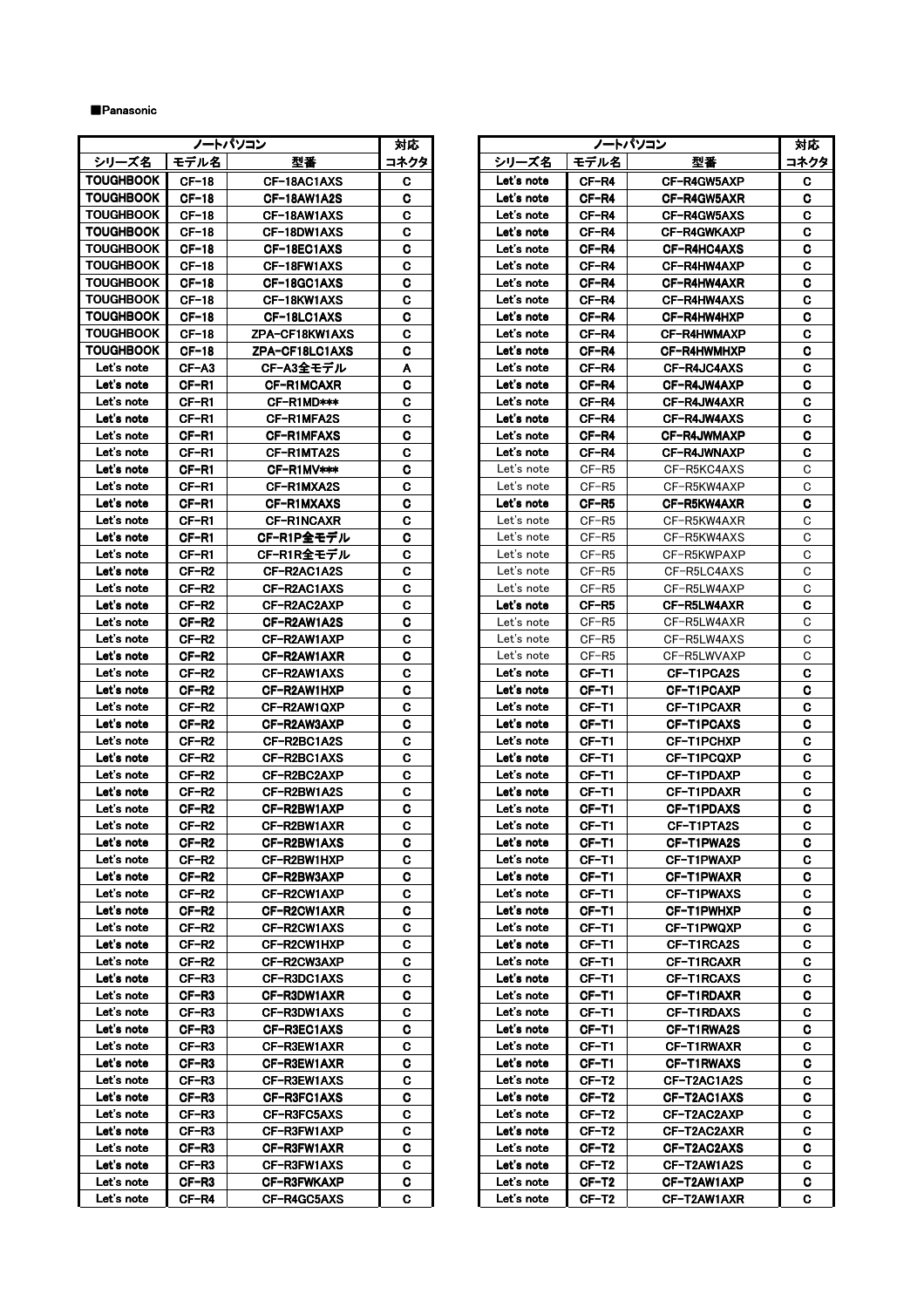| ノートパソコン    |                |                            |      | ノートパソコン<br>対応 |            |                   |                    | 対応      |  |
|------------|----------------|----------------------------|------|---------------|------------|-------------------|--------------------|---------|--|
| シリーズ名      | モデル名           | 型番                         | コネクタ |               | シリーズ名      | モデル名              | 型番                 | コネク     |  |
| Let's note | CF-T2          | CF-T2AW1AXS                | c    |               | Let's note | CF-T5             | CF-T5LW4AXS        | C       |  |
| Let's note | CF-T2          | CF-T2AW1HXP                | C    |               | Let's note | CF-T5             | CF-T5LW9AXS        | C       |  |
| Let's note | CF-T2          | CF-T2AW1QXP                | C    |               | Let's note | $CF-T5$           | CF-T5LWVAXP        | C       |  |
| Let's note | CF-T2          | CF-T2AW3AXP                | C    |               | Let's note | CF-T5             | CF-T5MC4AJS        | C       |  |
| Let's note | CF-T2          | CF-T2BC1A2S                | C    |               | Let's note | CF-T5             | CF-T5MC4AXS        | C       |  |
| Let's note | CF-T2          | CF-T2BC1AXS                | C    |               | Let's note | CF-T5             | CF-T5MC9AJS        | C       |  |
| Let's note | CF-T2          | CF-T2BC2AXP                | C    |               | Let's note | $CF-T5$           | CF-T5MC9AXS        | C       |  |
| Let's note | CF-T2          | CF-T2BC2AXS                | C    |               | Let's note | $CF-T5$           | CF-T5MW4AJP        | C       |  |
| Let's note | CF-T2          | CF-T2BT1AXS                | C    |               | Let's note | CF-T5             | <b>CF-T5MW4AJR</b> | C       |  |
| Let's note | CF-T2          | CF-T2BW1A2S                | C    |               | Let's note | CF-T5             | CF-T5MW4AJS        | C       |  |
| Let's note | CF-T2          | CF-T2BW1AXP                | С    |               | Let's note | $CF-T5$           | CF-T5MW4AXS        | C       |  |
| Let's note | CF-T2          | CF-T2BW1AXS                | C    |               | Let's note | CF-T5             | CF-T5MW9AJS        | C       |  |
| Let's note | CF-T2          | CF-T2BW1HXP                | C    |               | Let's note | CF-T5             | CF-T5MW9AXS        | C       |  |
| Let's note | $CF- T2$       | CF-T2BW3AXP                | С    |               | Let's note | $CF-T5$           | CF-T5MWAAJP        | C       |  |
| Let's note | CF-T2          | CF-T2CW1AXP                | C    |               | Let's note | CF-T5             | CF-T5MWVAJP        | C       |  |
| Let's note | CF-T2          | CF-T2CW1AXR                | C    |               | Let's note | CF-W2             | CF-W2AC1A2S        | C       |  |
| Let's note | CF-T2          | CF-T2CW1AXS                | C    |               | Let's note | CF-W2             | CF-W2AC1AXS        | C       |  |
| Let's note | CF-T2          | CF-T2CW1HXP                | C    |               | Let's note | CF-W2             | CF-W2AW1A2S        | C.      |  |
| Let's note | CF-T2          | CF-T2CW3AXP                | C    |               | Let's note | CF-W2             | CF-W2AW1AXP        | C.      |  |
| Let's note | $CF-T2$        | CF-T2DC1AXS                | C    |               | Let's note | CF-W <sub>2</sub> | CF-W2AW1AXR        | C       |  |
| Let's note | $CF-T2$        | CF-T2DW1AXR                | C    |               | Let's note | $CF-W2$           | CF-W2AW1AXS        | C.      |  |
| Let's note | CF-T2          | CF-T2DW1AXS                | C    |               | Let's note | CF-W2             | CF-W2AW1HXP        | C.      |  |
| Let's note | CF-T2          | CF-T2EC1AXS                | C    |               | Let's note | CF-W2             | CF-W2AW1QXP        | C       |  |
| Let's note | CF-T2          | CF-T2EW1AXR                | C    |               | Let's note | CF-W2             | CF-W2AW3AXP        | C.      |  |
| Let's note | CF-T2          | CF-T2EW1AXS                | C    |               | Let's note | CF-W2             | CF-W2BC1A2S        | C.      |  |
| Let's note | CF-T2          | CF-T2FC1AXS                | C    |               | Let's note | CF-W2             | CF-W2BC1AXS        | C       |  |
| Let's note | CF-T2          | CF-T2FW1AXP                | C    |               | Let's note | CF-W2             | CF-W2BW1A2S        | C       |  |
| Let's note | CF-T2          | CF-T2FW1AXR                | C    |               | Let's note | CF-W <sub>2</sub> | CF-W2BW1AXP        | C.      |  |
| Let's note | CF-T2          | CF-T2FW1AXS                | C    |               | Let's note | CF-W <sub>2</sub> | CF-W2BW1AXR        | C.      |  |
| Let's note | CF-T2          | CF-T2FWJAXP                | C    |               | Let's note | CF-W2             | CF-W2BW1AXS        | C.      |  |
| Let's note | CF-T4          | CF-T4GC5AXS                | C    |               | Let's note | CF-W2             | CF-W2BW1HXP        | C.      |  |
| Let's note | CF-T4          | CF-T4GC6AXS                | C    |               | Let's note | CF-W2             | CF-W2BW1HXR        | C.      |  |
| Let's note | CF-T4          | CF-T4GW5AXP                | C    |               | Let's note | CF-W2             | CF-W2BW3AXP        | C       |  |
| Let's note | CF-T4          | CF-T4GW5AXR                | C    |               | Let's note | CF-W2             | CF-W2CW1AXP        | C.      |  |
| Let's note | CF-T4          | CF-T4GW5AXS                | C    |               | Let's note | CF-W2             | CF-W2CW1AXR        | C.      |  |
| Let's note | CF-T4          | CF-T4GW6AXS                | C    |               | Let's note | $CF-W2$           | CF-W2CW1AXS        | C.      |  |
| Let's note | CF-T4          | <b>CF-T4GWKAX</b>          | C    |               | Let's note | $CF-W2$           | CF-W2CW1HXP        | C.      |  |
| Let's note | CF-T4          | CF-T4GWKAXP                | C    |               | Let's note | CF-W <sub>2</sub> | CF-W2CW3AXP        | C       |  |
| Let's note | CF-T4          | CF-T4HC4AXS                | C    |               | Let's note | CF-W2             | CF-W2DC1AXS        | C.      |  |
| Let's note | CF-T4          | CF-T4HC9AXS                | C    |               | Let's note | CF-W2             | CF-W2DW1AXR        | C       |  |
| Let's note | CF-T4          | CF-T4HW4AXP                | C    |               | Let's note | CF-W2             | <b>CF-W2DW1AXS</b> | C.      |  |
| Let's note | CF-T4          | CF-T4HW4AXR                | C    |               | Let's note | CF-W2             | CF-W2DW6AXR        | C.      |  |
| Let's note | CF-T4          | CF-T4HW4AXS                | C    |               | Let's note | CF-W <sub>2</sub> | CF-W2DW6AXS        | C       |  |
| Let's note | CF-T4          | CF-T4HW4HXP                | C    |               | Let's note | CF-W2             | CF-W2DW6BXR        | C       |  |
| Let's note | CF-T4          | CF-T4HW9AXS                | С    |               | Let's note | CF-W2             | CF-W2EC1AXS        | C       |  |
| Let's note | CF-T4          | CF-T4HWMAXP                | C    |               | Let's note | CF-W2             | CF-W2EW1AXR        | C.      |  |
| Let's note | CF-T4          | CF-T4HWMHXP                | C    |               | Let's note | CF-W2             | <b>CF-W2EW1AXS</b> | C       |  |
| Let's note | CF-T4          | <b>CF-T4JWSAXP</b>         | C    |               | Let's note | CF-W2             | CF-W2EW6AXR        | C       |  |
| Let's note | CF-T4          | <b>CF-T4JWSAXR</b>         | c    |               | Let's note | CF-W <sub>2</sub> | CF-W2EW6AXS        | C.      |  |
| Let's note | CF-T4          | CF-T4JWUAXP                | C.   |               | Let's note | CF-W2             | <b>CF-W2FC1AXS</b> | C       |  |
| Let's note | CF-T5          | CF-T5KC4AXS                | С    |               | Let's note | CF-W2             | CF-W2FW1AXP        | C       |  |
| Let's note | CF-T5          |                            | С    |               | Let's note | CF-W2             | <b>CF-W2FW1AXS</b> | C.      |  |
| Let's note |                | CF-T5KC9AXS                | С    |               | Let's note | CF-W <sub>2</sub> |                    |         |  |
| Let's note | CF-T5<br>CF-T5 | CF-T5KW4AXP                | C    |               | Let's note | CF-W2             | CF-W2FW6AXP        | C.<br>C |  |
| Let's note | CF-T5          | CF-T5KW4AXR<br>CF-T5KW4AXS | C    |               | Let's note | CF-W2             | CF-W2FW6AXR        | C       |  |
| Let's note | CF-T5          |                            | С    |               | Let's note | CF-W2             | CF-W2FW6AXS        |         |  |
| Let's note |                | CF-T5KW9AXS<br>CF-T5KWMAXP | С    |               | Let's note |                   | CF-W2FWKAXP        | C.      |  |
| Let's note | CF-T5          |                            | С    |               |            | CF-W2             | CF-W2FWPAXP        | C.      |  |
| Let's note | CF-T5          | CF-T5LC4AXS                | С    |               | Let's note | CF-W4             | CF-W4GC5AXS        | C.      |  |
| Let's note | CF-T5          | CF-T5LC9AXS                |      |               | Let's note | CF-W4             | CF-W4GW5AXS        | C.      |  |
|            | CF-T5          | CF-T5LW4AXP                | С    |               | Let's note | CF-W4             | CF-W4GW9AXP        | C.      |  |
| Let's note | CF-T5          | CF-T5LW4AXR                | C    |               | Let's note | CF-W4             | CF-W4GW9AXR        | C.      |  |

|                          | ノートパソコン        |                            | 対応     | ノートパソコン                  |                   |                            | 対応          |
|--------------------------|----------------|----------------------------|--------|--------------------------|-------------------|----------------------------|-------------|
| シリーズ名                    | モデル名           | 型番                         | コネクタ   | シリーズ名                    | モデル名              | 型番                         | コネクタ        |
| Let's note               | CF-T2          | CF-T2AW1AXS                | C      | Let's note               | $CF-T5$           | CF-T5LW4AXS                | С           |
| Let's note               | CF-T2          | CF-T2AW1HXP                | C.     | Let's note               | $CF-T5$           | CF-T5LW9AXS                | C           |
| Let's note               | CF-T2          | CF-T2AW1QXP                | C      | Let's note               | $CF-T5$           | CF-T5LWVAXP                | C           |
| Let's note               | CF-T2          | CF-T2AW3AXP                | C      | Let's note               | $CF-T5$           | CF-T5MC4AJS                | C           |
| Let's note               | $CF-T2$        | CF-T2BC1A2S                | C      | Let's note               | $CF-T5$           | CF-T5MC4AXS                | С           |
| Let's note               | CF-T2          | CF-T2BC1AXS                | С      | Let's note               | $CF-T5$           | CF-T5MC9AJS                | С           |
| Let's note               | CF-T2          | CF-T2BC2AXP                | С      | Let's note               | $CF-T5$           | CF-T5MC9AXS                | C           |
| Let's note               | CF-T2          | CF-T2BC2AXS                | C      | Let's note               | CF-T5             | CF-T5MW4AJP                | С           |
| Let's note               | CF-T2          | CF-T2BT1AXS                | C      | Let's note               | CF-T5             | CF-T5MW4AJR                | C           |
| Let's note               | $CF-T2$        | CF-T2BW1A2S                | С      | Let's note               | $CF-T5$           | CF-T5MW4AJS                | С           |
| Let's note               | $CF-T2$        | CF-T2BW1AXP                | С      | Let's note               | CF-T5             | CF-T5MW4AXS                | С           |
| Let's note               | CF-T2          | CF-T2BW1AXS                | C      | Let's note               | CF-T5             | CF-T5MW9AJS                | C           |
| Let's note               | CF-T2          | CF-T2BW1HXP                | C      | Let's note               | CF-T5             | CF-T5MW9AXS                | С           |
| Let's note               | CF-T2          | CF-T2BW3AXP                | С      | Let's note               | $CF-T5$           | CF-T5MWAAJP                | C           |
| Let's note               | CF-T2          | CF-T2CW1AXP                | C      | Let's note               | CF-T5             | CF-T5MWVAJP                | $\mathbf C$ |
| Let's note               | CF-T2          | CF-T2CW1AXR                | C      | Let's note               | CF-W <sub>2</sub> | CF-W2AC1A2S                | C           |
| Let's note               | CF-T2          | CF-T2CW1AXS                | C      | Let's note               | CF-W2             | CF-W2AC1AXS                | C           |
| Let's note               | CF-T2          | CF-T2CW1HXP                | С      | Let's note               | CF-W2             | CF-W2AW1A2S                | C           |
| Let's note               | CF-T2          | CF-T2CW3AXP                | C      | Let's note               | CF-W2             | CF-W2AW1AXP                | C           |
| Let's note               | CF-T2          | CF-T2DC1AXS                | C      | Let's note               | $CF-W2$           | CF-W2AW1AXR                | С           |
| Let's note               | CF-T2          | CF-T2DW1AXR                | C      | Let's note               | CF-W <sub>2</sub> | CF-W2AW1AXS                | С           |
| Let's note               | CF-T2          | CF-T2DW1AXS                | C      | Let's note               | $CF-W2$           | CF-W2AW1HXP                | C           |
| Let's note               | CF-T2          | CF-T2EC1AXS                | С      | Let's note               | CF-W2             | CF-W2AW1QXP                | C           |
| Let's note               | CF-T2          | CF-T2EW1AXR                | C      | Let's note               | CF-W2             | CF-W2AW3AXP                | C           |
| Let's note               | CF-T2          | CF-T2EW1AXS                | C      | Let's note               | CF-W2             | CF-W2BC1A2S                | C           |
| Let's note               | CF-T2          | CF-T2FC1AXS                | C      | Let's note               | CF-W2             | CF-W2BC1AXS                | C           |
| Let's note               | CF-T2          | CF-T2FW1AXP                | C      | Let's note               | CF-W2             | CF-W2BW1A2S                | C           |
| Let's note               | CF-T2          | CF-T2FW1AXR                | C      | Let's note               | CF-W <sub>2</sub> | CF-W2BW1AXP                | С           |
| Let's note               | CF-T2          | CF-T2FW1AXS                | C      | Let's note               | CF-W <sub>2</sub> | CF-W2BW1AXR                | C           |
| Let's note               | CF-T2          | CF-T2FWJAXP                | C      | Let's note               | CF-W2             | CF-W2BW1AXS                | C           |
| Let's note<br>Let's note | CF-T4          | CF-T4GC5AXS                | C      | Let's note<br>Let's note | CF-W2             | CF-W2BW1HXP                | C<br>C      |
| Let's note               | CF-T4<br>CF-T4 | CF-T4GC6AXS<br>CF-T4GW5AXP | C<br>C | Let's note               | CF-W2<br>CF-W2    | CF-W2BW1HXR<br>CF-W2BW3AXP | C           |
| Let's note               | CF-T4          | CF-T4GW5AXR                | C      | Let's note               | CF-W2             | CF-W2CW1AXP                | C           |
| Let's note               | CF-T4          | CF-T4GW5AXS                | C      | Let's note               | CF-W <sub>2</sub> | CF-W2CW1AXR                | C           |
| Let's note               | CF-T4          | CF-T4GW6AXS                | C      | Let's note               | $CF-W2$           | CF-W2CW1AXS                | С           |
| Let's note               | CF-T4          | <b>CF-T4GWKAX</b>          | C      | Let's note               | CF-W <sub>2</sub> | CF-W2CW1HXP                | C           |
| Let's note               | CF-T4          | CF-T4GWKAXP                | C      | Let's note               | CF-W2             | CF-W2CW3AXP                | C           |
| Let's note               | CF-T4          | CF-T4HC4AXS                | C      | Let's note               | CF-W <sub>2</sub> | CF-W2DC1AXS                | C           |
| Let's note               | CF-T4          | CF-T4HC9AXS                | C      | Let's note               | CF-W <sub>2</sub> | CF-W2DW1AXR                | C           |
| Let's note               | CF-T4          | CF-T4HW4AXP                | C      | Let's note               | CF-W2             | CF-W2DW1AXS                | С           |
| Let's note               | CF-T4          | CF-T4HW4AXR                | С      | Let's note               | CF-W2             | CF-W2DW6AXR                | C           |
| Let's note               | CF-T4          | CF-T4HW4AXS                | С      | Let's note               | CF-W <sub>2</sub> | CF-W2DW6AXS                | С           |
| Let's note               | CF-T4          | CF-T4HW4HXP                | C      | Let's note               | CF-W <sub>2</sub> | CF-W2DW6BXR                | C           |
| Let's note               | CF-T4          | CF-T4HW9AXS                | С      | Let's note               | CF-W2             | CF-W2EC1AXS                | С           |
| Let's note               | CF-T4          | CF-T4HWMAXP                | С      | Let's note               | CF-W2             | CF-W2EW1AXR                | C           |
| Let's note               | CF-T4          | CF-T4HWMHXP                | C      | Let's note               | CF-W2             | <b>CF-W2EW1AXS</b>         | C           |
| Let's note               | CF-T4          | CF-T4JWSAXP                | С      | Let's note               | CF-W2             | CF-W2EW6AXR                | C           |
| Let's note               | CF-T4          | <b>CF-T4JWSAXR</b>         | С      | Let's note               | CF-W2             | <b>CF-W2EW6AXS</b>         | C           |
| Let's note               | CF-T4          | <b>CF-T4JWUAXP</b>         | C.     | Let's note               | CF-W2             | CF-W2FC1AXS                | C           |
| Let's note               | CF-T5          | CF-T5KC4AXS                | С      | Let's note               | CF-W <sub>2</sub> | CF-W2FW1AXP                | C           |
| Let's note               | CF-T5          | CF-T5KC9AXS                | С      | Let's note               | CF-W <sub>2</sub> | CF-W2FW1AXS                | C           |
| Let's note               | CF-T5          | CF-T5KW4AXP                | С      | Let's note               | CF-W <sub>2</sub> | CF-W2FW6AXP                | C           |
| Let's note               | CF-T5          | CF-T5KW4AXR                | С      | Let's note               | CF-W2             | CF-W2FW6AXR                | C           |
| Let's note               | CF-T5          | CF-T5KW4AXS                | С      | Let's note               | CF-W2             | CF-W2FW6AXS                | C           |
| Let's note               | CF-T5          | CF-T5KW9AXS                | С      | Let's note               | CF-W2             | CF-W2FWKAXP                | С           |
| Let's note               | CF-T5          | CF-T5KWMAXP                | С      | Let's note               | CF-W2             | CF-W2FWPAXP                | C           |
| Let's note               | $CF-T5$        | CF-T5LC4AXS                | С      | Let's note               | CF-W4             | CF-W4GC5AXS                | C           |
| Let's note               | CF-T5          | CF-T5LC9AXS                | С      | Let's note               | CF-W4             | CF-W4GW5AXS                | C           |
| Let's note               | CF-T5          | CF-T5LW4AXP                | С      | Let's note               | CF-W4             | CF-W4GW9AXP                | C           |
| Let's note               | $CF-T5$        | <b>CF-T5LW4AXR</b>         | С      | Let's note               | CF-W4             | CF-W4GW9AXR                | C           |